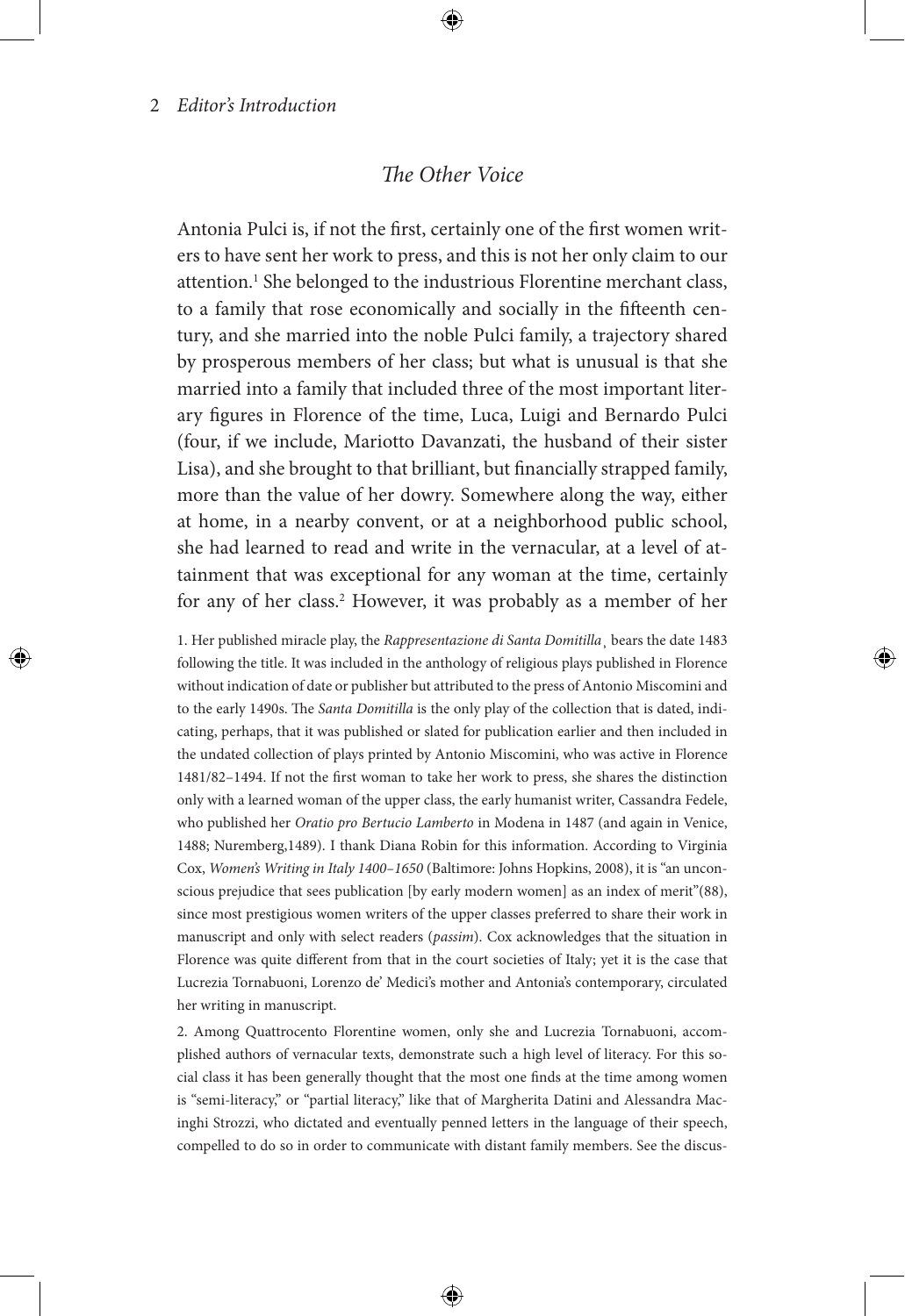husband's family that she began to compose dramatic verse; and she soon became known in Florence as one of the most prolific writers of *sacre rappresentazioni*, mystery and miracle plays written in *ottava rima*, one of the most popular vernacular genres in Florence in her lifetime. She is the only known secular woman author of *sacre rappresentazioni*, and at least three of her plays appeared in the first printed anthology of Florentine religious drama (circa 1490–95).3 Most of her plays had a second edition during her lifetime and were published again and again throughout the sixteenth and early seventeenth century; four have had modern editions. It is an extraordinary success story for a woman of rather humble origins, and it does not end with her literary accomplishments. When she was widowed, she left the social world she knew as a member of the Pulci family but continued her education, studying Latin, reading Scripture, and writing *laude*, religious poems of praise, another of the most popular vernacular literary genres. She became an *ammantellata*, a woman religious living

sion of the limited literacy of women of the Florentine merchant class in Ann Crabb, "'If I could write': Margherita Datini and Letter Writing, 1385–1410," *Renaissance Quarterly*, 60:4 (2007), 1170–1206. Judith Bryce, however, has recently shown that this view needs to be revisited and revised, in light of the evidence especially of the many books of devotional readings belonging to women, and evidence of their use, not merely their possession of such books. This and many references to lay women readers, of secular as well as religious texts, suggests that literacy among the women of the Florentine mercantile class was much more widespread than we have acknowledged. See Judith Bryce, "Les livres des Florentines: Reconsidering Women's Literacy in Quattrocento Florence," in *At the Margins: Minority Groups in Premodern Italy*, ed. Stephen J. Milner, (Minneapolis: University of Minnesota Press, 2005), 133–61. It is less surprising in a society in which many women of the mercantile class were readers that literary figures such as Antonia Tanini Pulci and Lucrezia Tornabuoni would emerge.

<sup>3.</sup> See note 1. The anthology consists of two volumes. Some scholars refer to both volumes as the "Prima raccolta," following Alfredo Cioni, in his *Bibliografia delle sacre rappresentazioni* (Florence: Sansoni Antiquariato, 1961); others, including Anna Maria Testaverde and Anna Maria Evangelista, *Sacre rappresentazioni manoscritte e a stampa conservate nella Biblioteca Nazionale Centrale di Firenze, Inventario* (Florence: Giunta Regionale Toscana Editrice Bibliografica, 1988), call the volume that includes Antonia's plays the "Seconda raccolta." The early bibliographer, Paul Colomb De Batines, *Bibliografia delle antiche rappresentazioni italiane sacre e profane stampate nei secoli XV e XVI* (Florence: La Società Tipografica, 1852), calls it volume 2 of the fifteenth-century *Raccolta*. The distinction is arbitrary. Since recent scholars believe that both volumes were published by Antonio Miscomini, it is often referred to as the Miscomini anthology and that is the term I will use.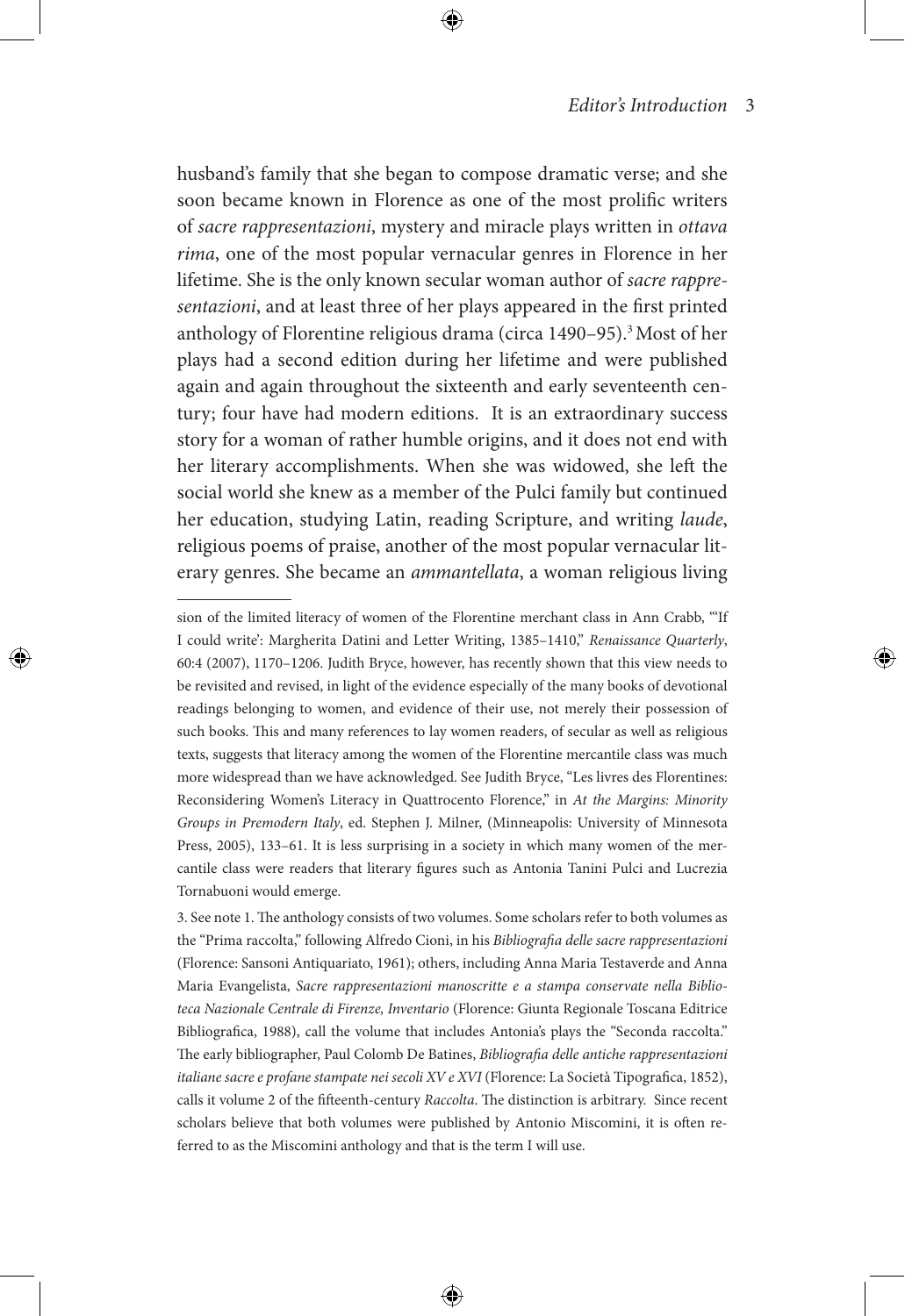in lay society, and she commissioned a chapel dedicated to St. Monica in the church of San Gallo, where she wished to be buried. She purchased property just outside the city walls, a house and some connected buildings, and there she assembled a small group of women, who would become the first sisters in the convent of Santa Maria della Misericordia, which she founded.

The s*acre rappresentazioni* that are known to be hers are the *Rappresentazione di Santa Domitilla (Play of Saint Domitilla)*, the *Rappresentazione di Santa Guglielma (Play of Saint Guglielma)*, the *Rappresentazione di San Francesco (Play of Saint Francis)*, the *Rappresentazione del figliuol prodigo (Play of the Prodigal Son)*, and the *Rappresentazione della distruzione di Saul e il pianto di Davit (Play of the Destruction of Saul and the Lament of David)*. Antonia also wrote a play based on the Biblical story of Joseph, but it is not clear that either of the surviving plays on that subject is hers, and she may be the author of other plays as well—a *Rappresentazione di Santo Antonio Abbate (Play of Saint Anthony Abbot)* has often been attributed to her.4

The genre of *sacra rappresentazione* flourished in Tuscany, primarily in Florence in the fifteenth century.<sup>5</sup> The early plays were often performed for religious celebrations in some of the major church-

4. Only the plays that can be securely attributed to Antonia Pulci are included in this volume. The two extant Joseph plays are the *Rappresentazione di Joseph, di Jacob e de' fratelli*  and the *Rappresentazione di Joseph, figliuol di Jacob*; the latter and the *Rappresentazione di Santo Antonio Abate* were published in the anthology that contains Antonia Pulci's *Santa Domitilla*, *Santa Guglielma*, and *San Francesco* plays, as well as a play written by her husband Bernardo Pulci, the *Rappresentazione di Barlaam e Josafat*; however, unlike the others, these two plays do not include the name of the author.

5. On the Florentine *sacra rappresentazione* much has been written. For some of the most important and useful contributions to its history see Cesare Molinari, *Spettacoli fiorentini del Quattrocento: contributi allo studio delle sacre rappresentazioni* (Venice: Neri Pozza, 1961); Nerida Newbigin, *Feste d'Oltrarno: Plays in Churches in Fifteenth-Century Florence*, 2 vols (Florence: Olschki, 1996); Paola Ventrone, *Gli araldi della commedia: teatro a Firenze nel Rinascimento* (Ospedaletto [Pisa]: Pacini Editore, 1993), "Per una morfologia della sacra rappresentazione fiorentina," in *Teatro e culture della rappresentazione: lo spettacolo in Italia nel Quattrocento*, ed. Raimondo Guarino (Bologna: Il Mulino, 1988), and "La sacra rappresentazione fiorentina: aspetti e problemi," in *Esperienze dello spettacolo religioso nell'Europa del Quattrocento*, ed. M. Chiabò and F. Doglio (Rome: Torre di Orfeo, 1993), 67–99; and the classic study by Alessandro D'Ancona, *Origini del teatro italiano*, 2 vols. (Turin: Loescher, 1971 [rpt. of 2nd ed., 1891]).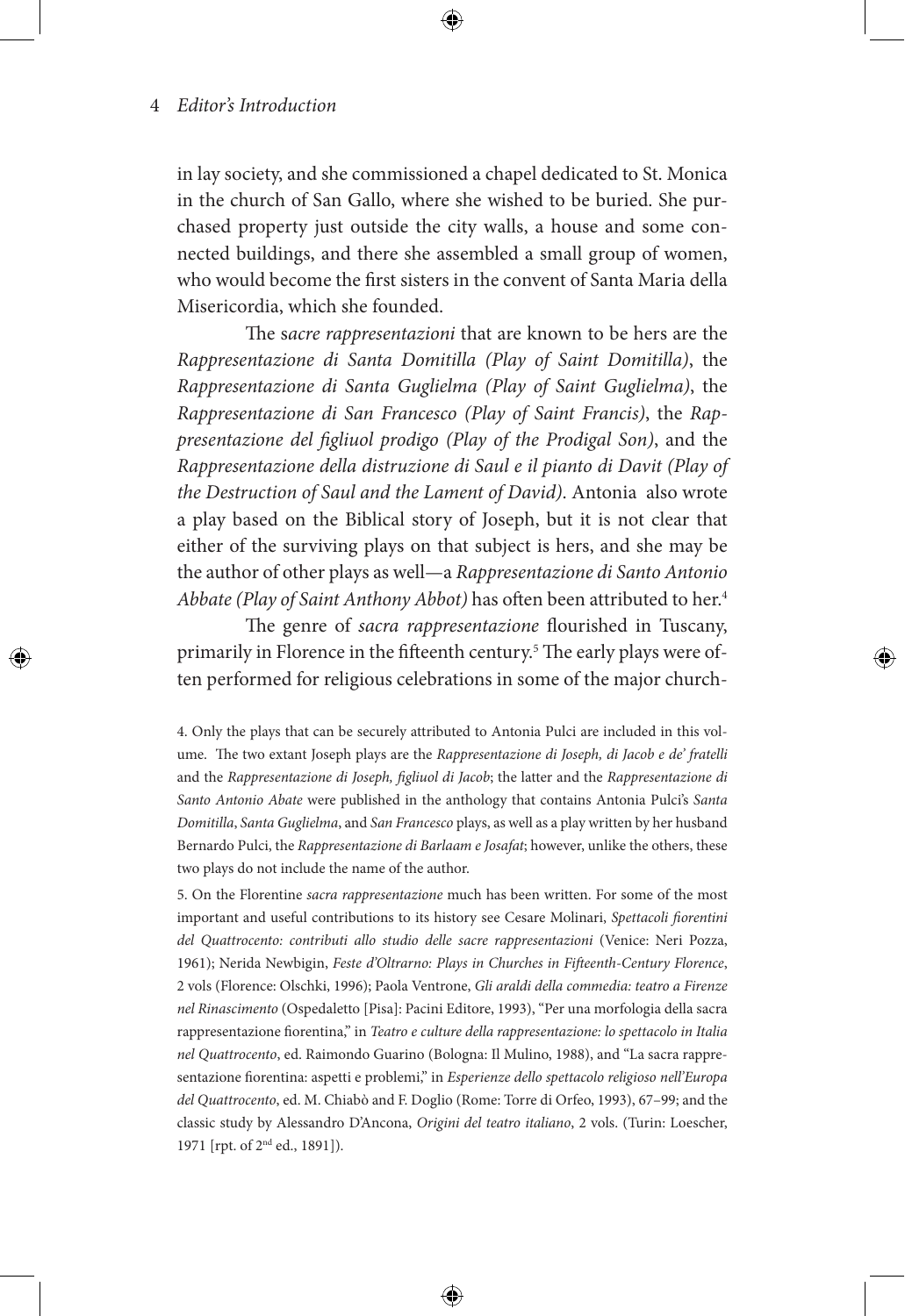es and on public occasions. The most frequent subjects were taken from the Old and New Testament. Toward the end of the century, however, saints' lives became popular subjects of the plays, especially the stories of virgin martyrs, and the genre also admitted romance elements, dangerous adventures, and miraculous interventions, mainly of the Virgin Mary. Antonia Pulci's plays partake of both traditions. She tried her hand at all of these subjects: two of her plays are based on the Old Testament, one on the New Testament, and three are saints' lives, one of which follows the romance tradition. Yet within these well-established parameters, Antonia Pulci's plays display certain characteristics that link them rather closely to her life experiences. She gives considerable emphasis to female characters, she perhaps alludes to members of her family in one play, and she introduces issues that had special appeal to her female readers and audiences, including a very subtle defense of Eve, a prominent feature of the *querelle des femmes* before and after Antonia's time. While the plots of her plays are simple and the stories with one exception quite well-known, her talent lies in their versification and in her ability to enliven the speech of her characters with believable contemporary language and to turn *ottava rima* into an entertaining dramatic form.

# *Biography*

Antonia Pulci, as she is known to modern readers, was born Antonia Tanini, sometime between 1452 and 1454, to Francesco di Antonio di Giannotto Tanini and Jacopa di Torello di Lorenzo Torelli.<sup>6</sup> Antonia's

6. Information about Antonia's mother is from the notarial document that gave her guardianship of the Tanini children following their father's death in 1467: ASF, Notarile antecosimiano 389, notary Andrea di Agnolo da Terranova, dated September 4, 1467, fols. 81r-83r. This and the detailed information that follows regarding Francesco and his family have been gleaned from the Tanini family's tax declarations in the Florentine State Archives for the Quartiere San Giovanni, Gonfalone Leon d'oro, made over the course of the century from 1427 through 1495: Catasto 78, campioni 1427, fols. 535–36; Catasto 407, campioni 1430, fol. 260; Catasto 497, campioni 1433, fol. 273; Catasto 822, portate 1457, fol. 657; Catasto 924, portate 1469, fol. 564; Catasto 1017, portate 1480, fol. 247 and the copy of the 1480 census in Monte Comune 84, fol. 167; the copy of the 1487 census in Monte Comune 86, fol. 1066r; and the 1495 Decima Repubblicana 28, fol. 229v (the *portate* were the original documents compiled by those making their declaration, the *campioni* were redactions made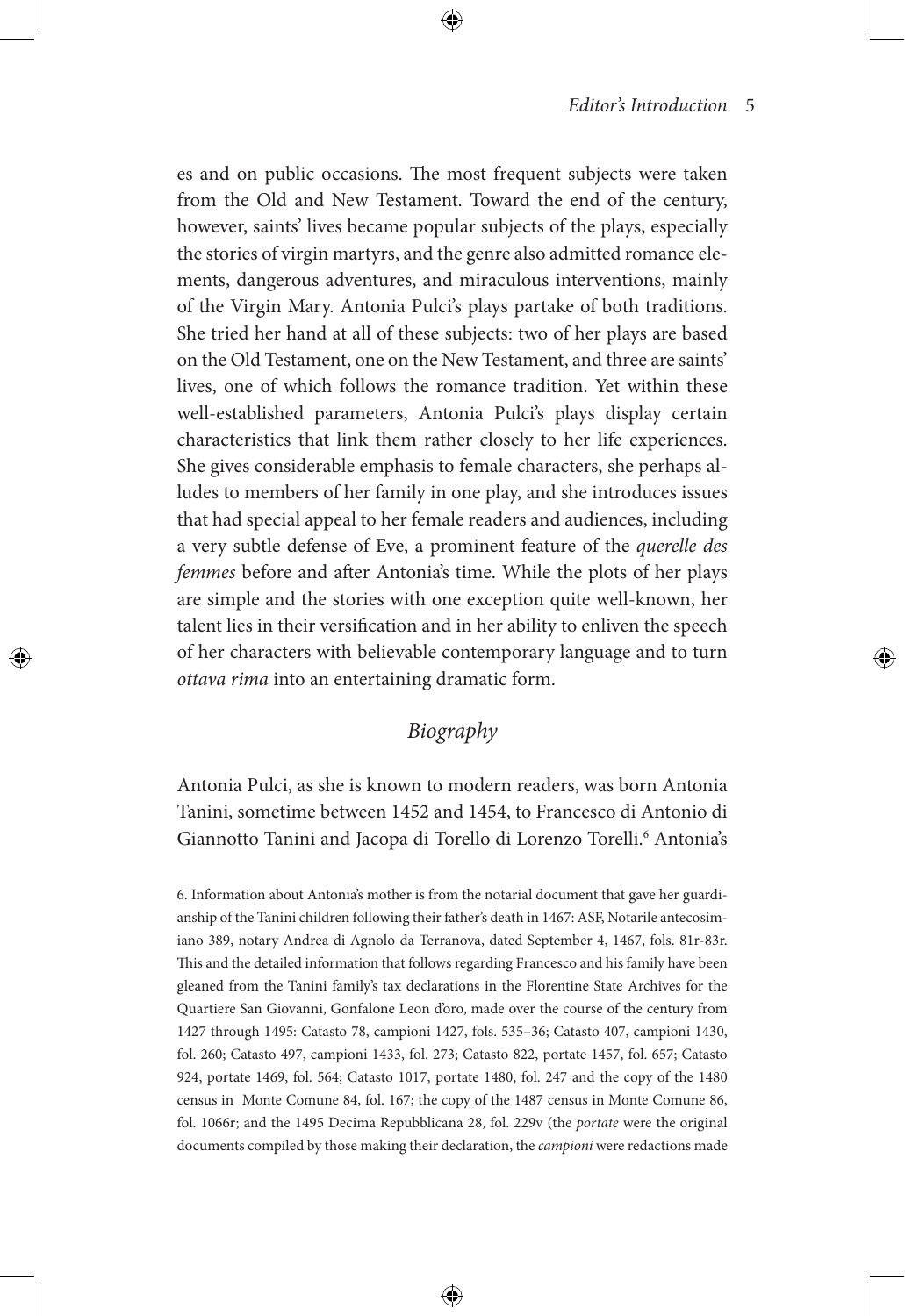dating from the early sixteenth century in the hand of Fra Antonio Dolciati, who, as prior of San Gallo, served also as the convent's *direttore*, or governor, and for a while kept their records, which today are found with those of San Clemente.<sup>88</sup>

# *The Plays*

The anthology in which Antonia first published her plays may have been intended for an audience of readers, and it seems that the individual plays also circulated separately, perhaps the better for use in performance.<sup>89</sup> These characteristics and the lack of a dedication in either of the two volumes of the anthology suggest that the publication aimed at a wide pool of consumers; and, as Paolo Trovato and others have argued, local consumers, since Florence had little access to other markets, having to use for exports land routes which were expensive and slow.90 Large sectors of the Florentine population had achieved a significant level of literacy, and, judging from the many religious plays that were published in the last decade of the fifteenth century and in the early years of the sixteenth, there must have been a local demand for them. We can assume, I believe, that they were bought by some to be read as devotional texts, and also by others to be performed, by confraternities in churches and oratories or for civic celebrations, and by nuns in convent theater.<sup>91</sup> We know that one of the plays in the

88. In 1532 Dolciati, then prior of San Gallo, was asked to straighten out the accounts of the convent of Santa Maria della Misericordia, which was under the supervision of his Augustinian house. The sister who was the recorder that year, Sister Serafina, was confused by the records and needed assistance. To his accounts Dolciati added a note saying that he had done his best, but the problems were not entirely resolvable, since Sister Monica, the previous convent recorder, who had held that office since the convent's founding, had died of the plague and all earlier records had been burned (ASF, Corporazioni religiose soppresse dal governo francese, 125, entry for 14 September 1532, fol. 9).

89. Several of the anthologies held by the Florentine Biblioteca Nazionale have been reconstructed from copies of individual plays.

90. Paolo Trovato, "Il libro in Toscana nell'età di Lorenzo," in *L'ordine dei tipografi. Lettori, stampatori, correttori tra Quattro e Cinquecento* (Rome: Bulzoni, 1998), 49–89.

91. Local convent theater has been documented as early as the last decade of the fifteenth century. Richard Trexler reports that theatrical performances by young boys at the convent of Santa Caterina al Monte in San Gaggio, just north of Florence, common in the past,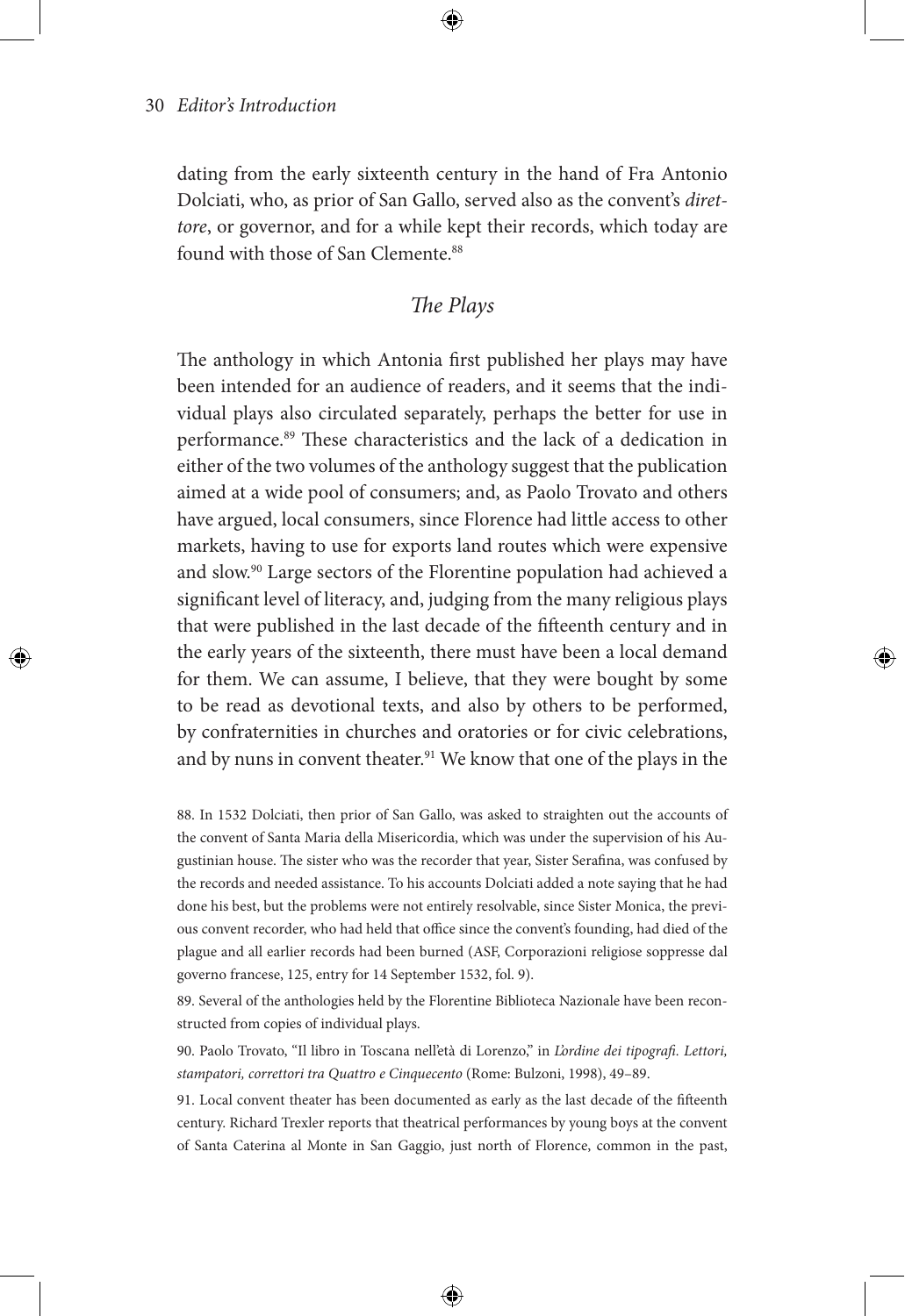anthology, whether intended or not for convent theater, was read and performed by nuns: a copy of the *Santa Domitilla* at the Florentine Biblioteca Nazionale Centrale contains the names of convent women entered in the margins of the text alongside the parts they played (Figures 11a, b). There are eleven or twelve names: suor Maria Angelica; suor Maria Gostanza (both are mentioned again as Maria Angelica and Gostanza); others, given without title, are Jacopa, Ottavia, Innocenza, Lodovica, Dorotea, Filippa, Pace, Maria Vincenza, Anna and Maria Anna (the latter two may refer to the same person), novices perhaps, or the title of *suor* may have been omitted in order to fit the names easily into the book's margins.<sup>92</sup>

Antonia's plays were short texts, averaging around a hundred octaves each, and they were sold unbound in small quarto pamphlets of eight to twenty-four leaves. Those in the Miscomini anthology, the first editions of her St. Domitilla, St. Guglielma, and St. Francis plays were unadorned but generously printed in a single column per page. The second editions of the same plays and the Saul and David play, also incunables, were illustrated with woodcuts and printed in double columns (Figures 4–11).

The structure of the plays varies according to the source, as we shall see below, but all begin with a prologue delivered by an angel, who is depicted bearing a lily, like the angel of the Annunciation, in a woodcut on the opening page of many of the early editions. The prologue invokes divine help in telling the story and often provides a very brief summary of it. This is the case in all of Antonia Pulci's extant plays except the *Prodigal Son*, where the author simply indicates

were avoided by the Savonarolan boys during the Carnivals of 1496–98. See his "Florentine Theater, 1280–1500. A Checklist of Performances and Institutions," *Forum Italicum* 14 (1980), 471.

<sup>92.</sup> It seems likely that the demand for her plays was owing, at least in part, to the growing convent population of those years and the tradition in the convents of performing plays at Carnival time and for important convent festivities, such as the clothing ceremony and profession. According to the bibliographer Colomb de Batines (*Bibliografia delle antiche rappresentazioni italiane*, 15–16), this play had been printed at least fifteen times by 1602. See Weaver, *Convent Theatre*, Ch. 2, "The Convent Theatre Tradition," and also 99–104, 126, and the accompanying notes. The many references to 'taking the veil' in the play would suggest, at the very least, the appropriateness of this play for the festivities connected with a convent 'veiling' ceremony (see note 8 to the Italian text of the *Santa Domitilla* play).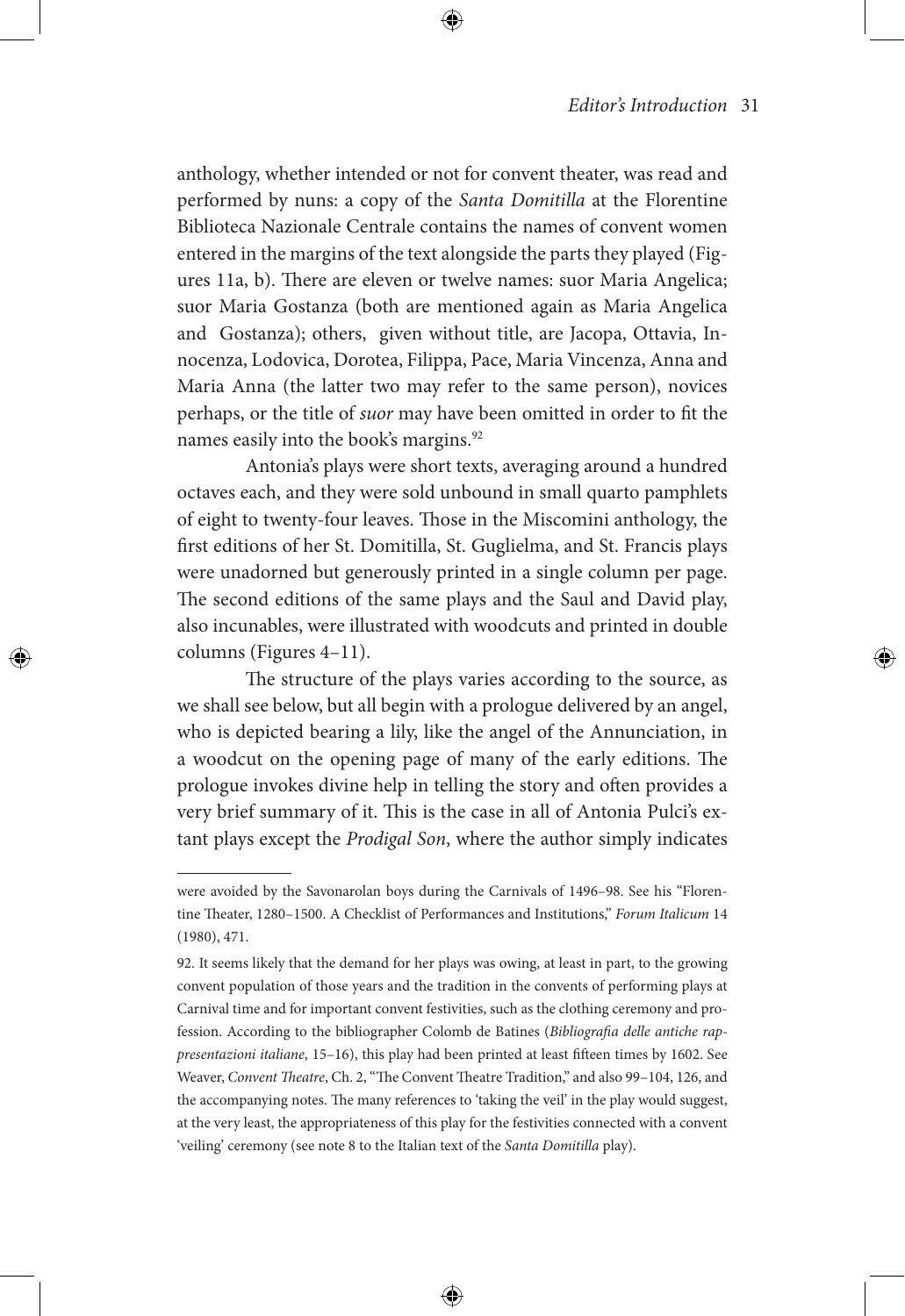that the source of the story is the well-known parable of the Gospel. Despite their presentation by an angel, the language of the prologues implies that the speaker is the author, for example, "And, Virgin Mary, you, elect in heaven/… /Inflame and set alight my fantasy/… /So that, unfraught with peril, my small boat / Can reach the harbor, …" (*St. Francis*, 2. 1–6), or the opening of the *Prodigal Son*, where it is said that the Redeemer "to Heav'n, / Summoned us"  $(15-16)$ .<sup>93</sup> The angel returns at the end of the play to dismiss the audience with the *licenza*, the envoy, and in this case speaks as a messenger from heaven, for example, in the *St. Domitilla*, by referring to the audience as you who are "in this blind world where you're entangled all" (106.5) or, in the *St. Guglielma*, "O you who wander in this wayward wood,/ This mortal life where nothing is secure"  $(106.1-2).$ <sup>94</sup>

Another characteristic of Antonia Pulci's plays that is perfectly in keeping with the tradition as it developed in Tuscany is their disregard for temporal and spatial realism. Much time can pass in the imagined story between octaves; and between octaves the scene can shift from one place to another. Some of these incongruities could be overcome in the performance of the play as the action shifted from one *luogo deputato* to another. The *luogo deputato*, or 'appointed place,' was the term used to indicate where the action is performed; there could be many *luoghi*, and the term could refer to different small stages or to designated locations in the performance space: in a church, piazza, refectory, courtyard, or in a simple curtained stage.<sup>95</sup> The movement

94. "nel mondo cieco, dove involti siete" (*Santa Domitilla*, 106.5); "O voi che siete in questa selva errante,/ vita mortal dove non è fidanza"(*Santa Guglielma*, 106.1–2).

95. I have found two places in the stage directions which seem to refer specifically to the performance space. In the *Rappresentazione del figliuol prodigo*, the stage direction just before octave 41 reads "El figliuol prodigo, *uscendo fuori* tutto stracciato, dice da sé," where "uscendo fuori," literally "coming out," can mean making a stage entrance. In the *Distruzione di Saul e il pianto di Davit*, preceding octave 33 we read "E partonsi con assai romore e strepito di trombe e, giunti al *luogo diputato*, Gionatas segue," where the place to which the characters arrive is called the "luogo diputato," the appointed space, ambiguous here perhaps, but it is the technical term used to indicate the performance space of miracle and mystery plays (italics mine).

<sup>93. &</sup>quot;E tu, vergine eletta in ciel Maria,/ … / accendi e infiamma la mia fantasia/ … / acciò che in porto la barchetta mia / arrivar possa sanza alcun periglio" (*San Francesco*, 2. 1–6); "al ciel per tua pietà ci revocasti," (*Figliuol prodigo*, 1.6).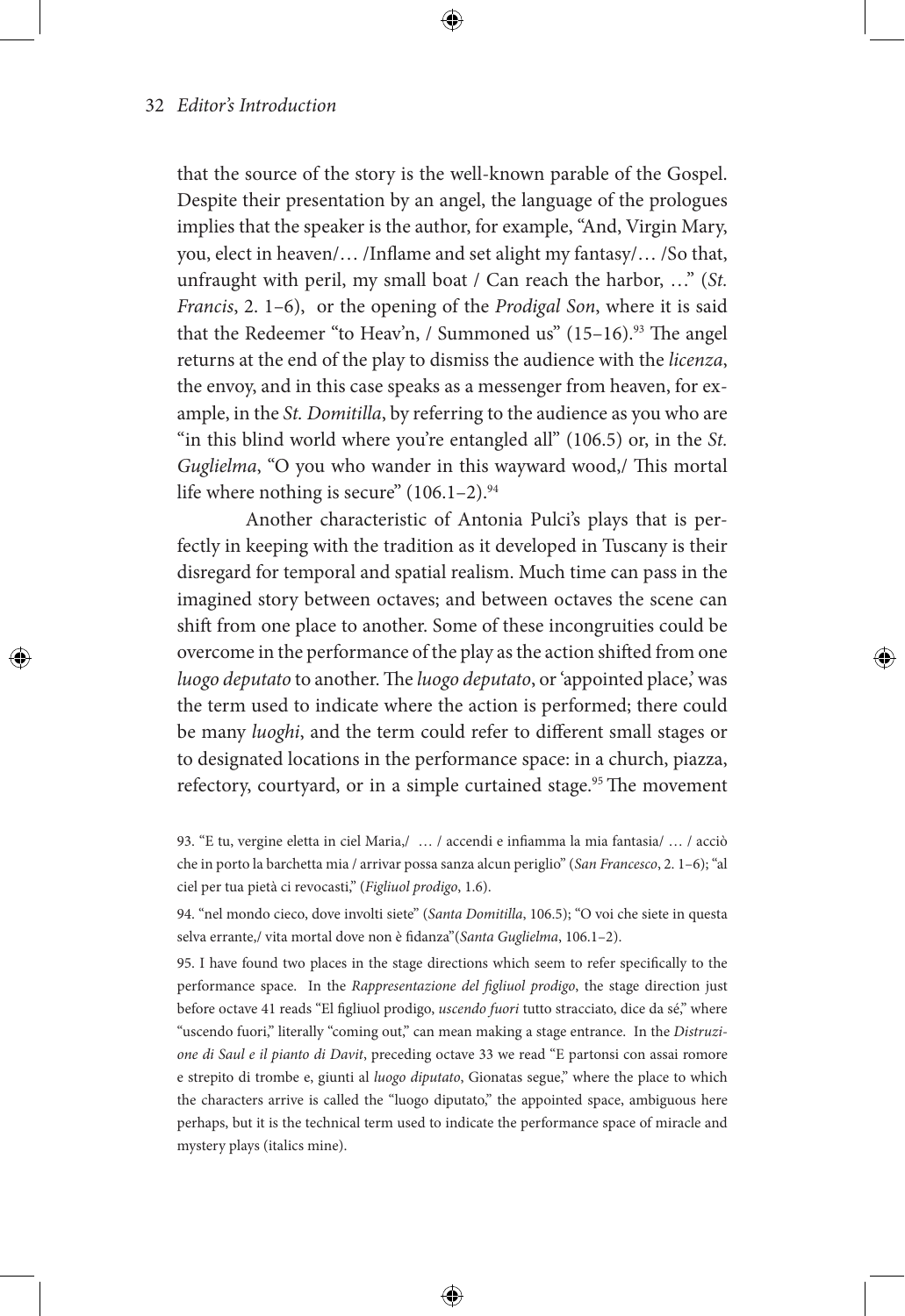of the audience, or only of their eyes and attention, to a different *luogo deputato* could simulate the change in geography in the story and the passing of time in the action.<sup>96</sup> It seems obvious, however, that a realistic depiction of time and space was not a concern of the authors of early mystery and miracle plays, at least not in the late fifteenth century before classical theater became the tradition to emulate.

The verse form typical of the genre of *sacra rappresentazione* was *ottava rima*, or octaves, eight-line stanzas composed of *endecasillabi*, eleven-syllable lines,<sup>97</sup> of three pairs of alternating rhymes followed by a rhymed couplet (ABABABCC). Antonia Pulci's verse seems to flow easily from her pen. She varies her diction, including her rhyme words, which are simple but never repetitive, and are often carefully chosen to lay emphasis on the important notions expressed in the octave. She also exhibits a facility in representing conversations, frequently enlivening them by dividing up the lines of an octave, sharing them between and among her characters. With the final couplet she often closes a discussion (see, e.g., *St. Domitilla*, octaves 6, 7, 35, 43, 65).

# *The Play of St. Domitilla*

The *St. Domitilla* appears first in the early anthology. It dramatizes the story of Flavia Domitilla, a Roman noblewoman, niece of Emperor Domitian (81–96 CE) and virgin martyr. She has always been associated with Saints Nereus and Achilleus, the two Christian servants who converted her to Christianity, convinced her of the superiority of virginity to marriage, and who were martyred and buried with her. The Church celebrates her feast on May 7<sup>th</sup>, that of Nereus and Achilleus, instead, on May 12<sup>th</sup>.<sup>98</sup>

97. It is a common oversimplification to call an *endecasillabo* an eleven-syllable line. It may have ten, eleven, or twelve syllables depending upon whether the word in rhyme position is an oxytone (accented on the final syllable), paroxytone (accented on the next last syllable), or proparoxytone (accented on the third from last syllable). The final accent in an *endecasillabo* falls invariably on the line's tenth syllable.

98. See *Acta Sanctorum, Mai*, II and III (Paris, 1866), 13: 132–33; 14: 4–16.

<sup>96.</sup> On the movement of action from one *luogo deputato* to another and its spatial and temporal implications, see C. Molinari, *Spettacoli fiorentini del Quattrocento*, 77–78.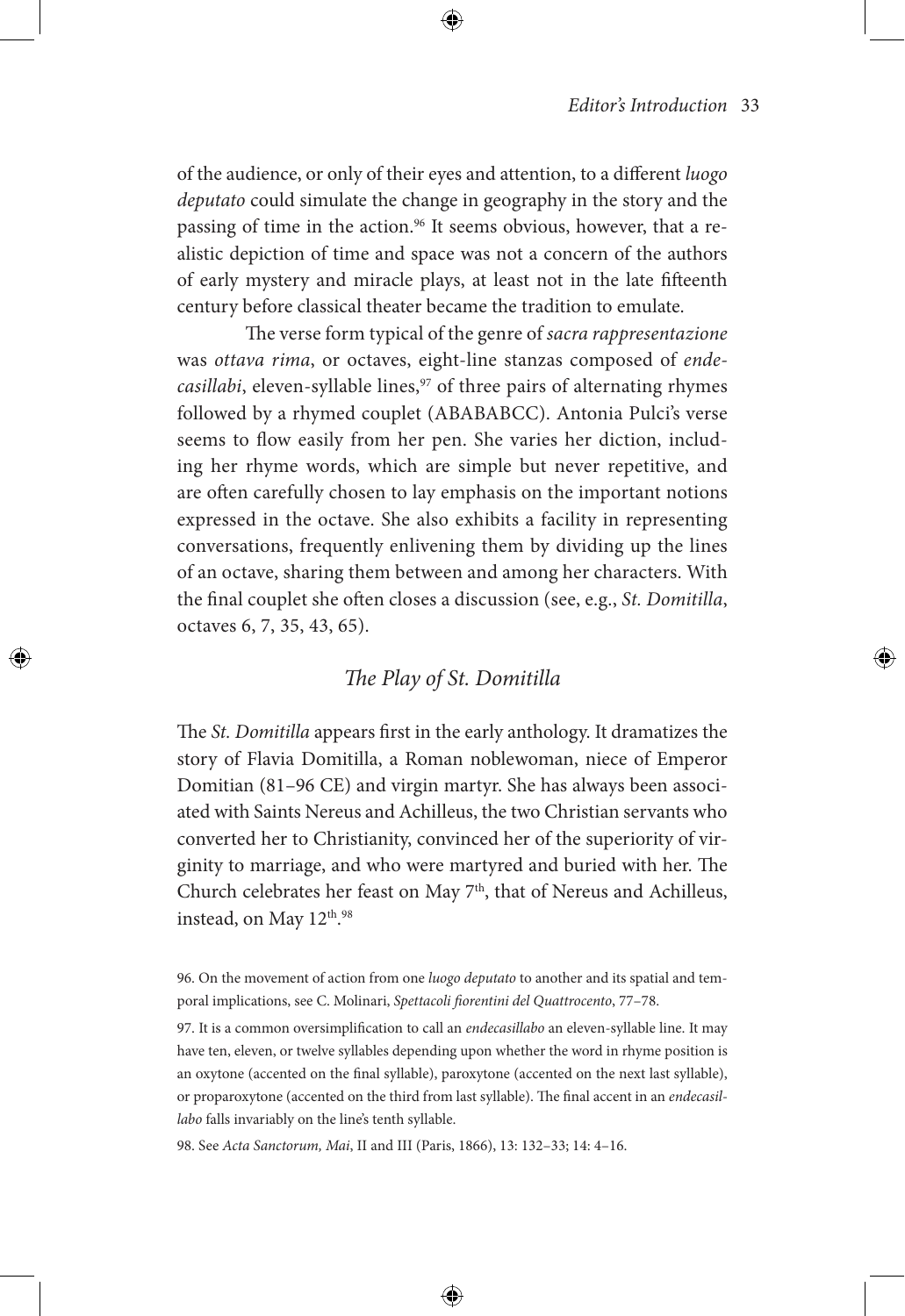# *La rappresentazione di Santa Domitilla*

interlocutori

prologo imperadore Domiziano aureliano, nobile romano [Molti baroni di Aureliano]\* DOMITILLA, nipote dell'Imperatore nereo, servo in casa di Domitilla archileo, servo in casa di Domitilla papa clemente i poveri uno che dà la limosina, della casa di Domitilla servo di Aureliano servi dell'Imperatore due vergini, also donzelle, compagne di Domitilla gli sposi delle Compagne di Domitilla LUSSURIO, fratello di Aureliano manigoldo cavaliere erode, fratello delle Compagne di Domitilla, cieco sanato serva mutola delle Compagne di Domitilla, sanata \*Accompagnano Aureliano, ma non parlano.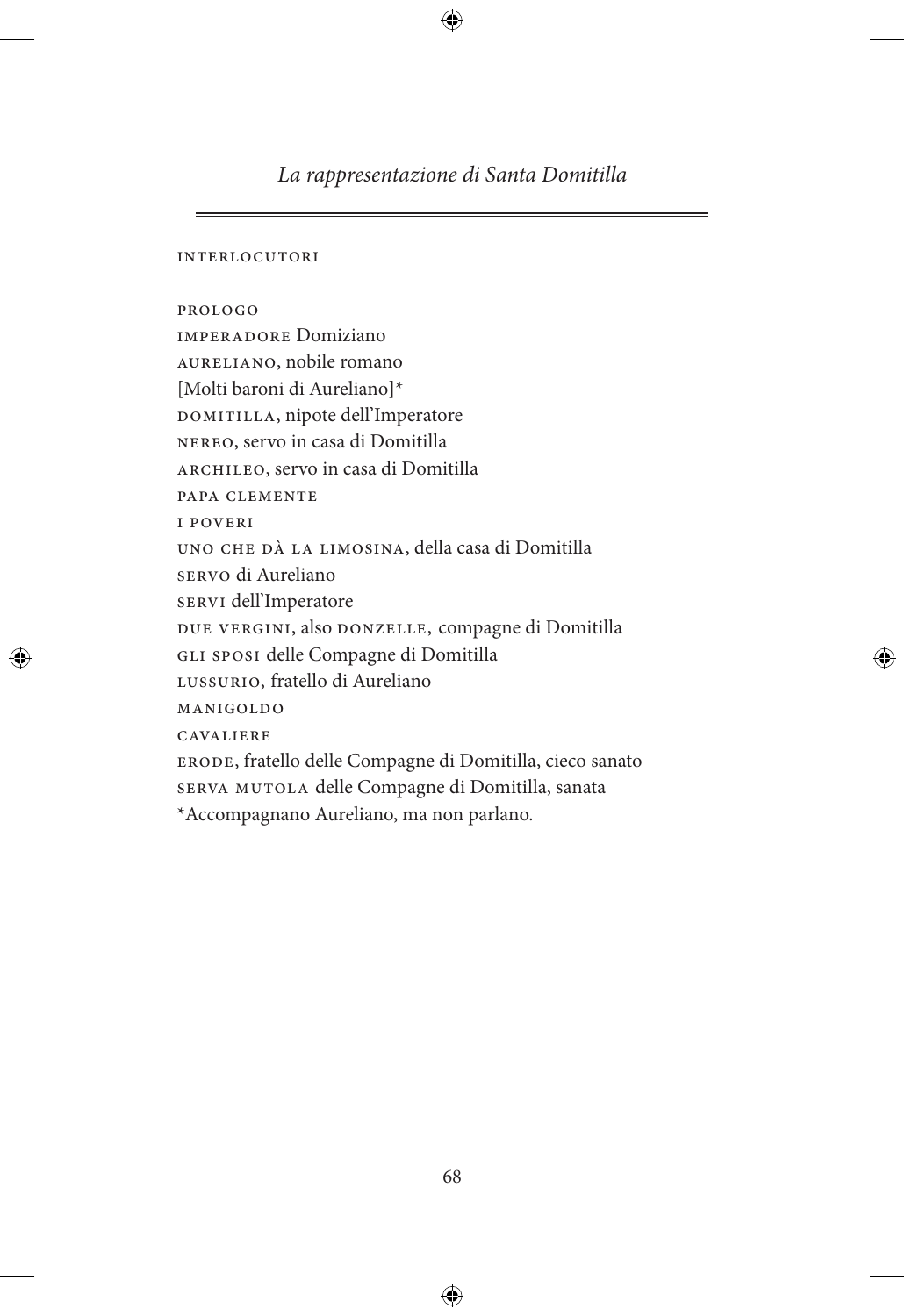# *The Play of Saint Domitilla*

#### interlocutors

prologue

emperor Domitian aurelianus, noble Roman [also aurelian] [Many barons of Aurelianus]\* DOMITILLA, niece of the Emperor nereus, servant of Domitilla archileus, servant of Domitilla pope clement paupers one who distributes alms at Domitilla's house servant of Aurelianus servants of the Emperor two virgins, also maidens, companions of Domitilla THE BRIDEGROOMS of the Companions of Domitilla luxurius, brother of Aurelianus **EXECUTIONER KNIGHT** herod, brother of the Companions of Domitilla, blind man healed by Domitilla mute maidservant delle Compagne di Domitilla, healed by Domitilla \*They accompany Aurelianus but do not speak.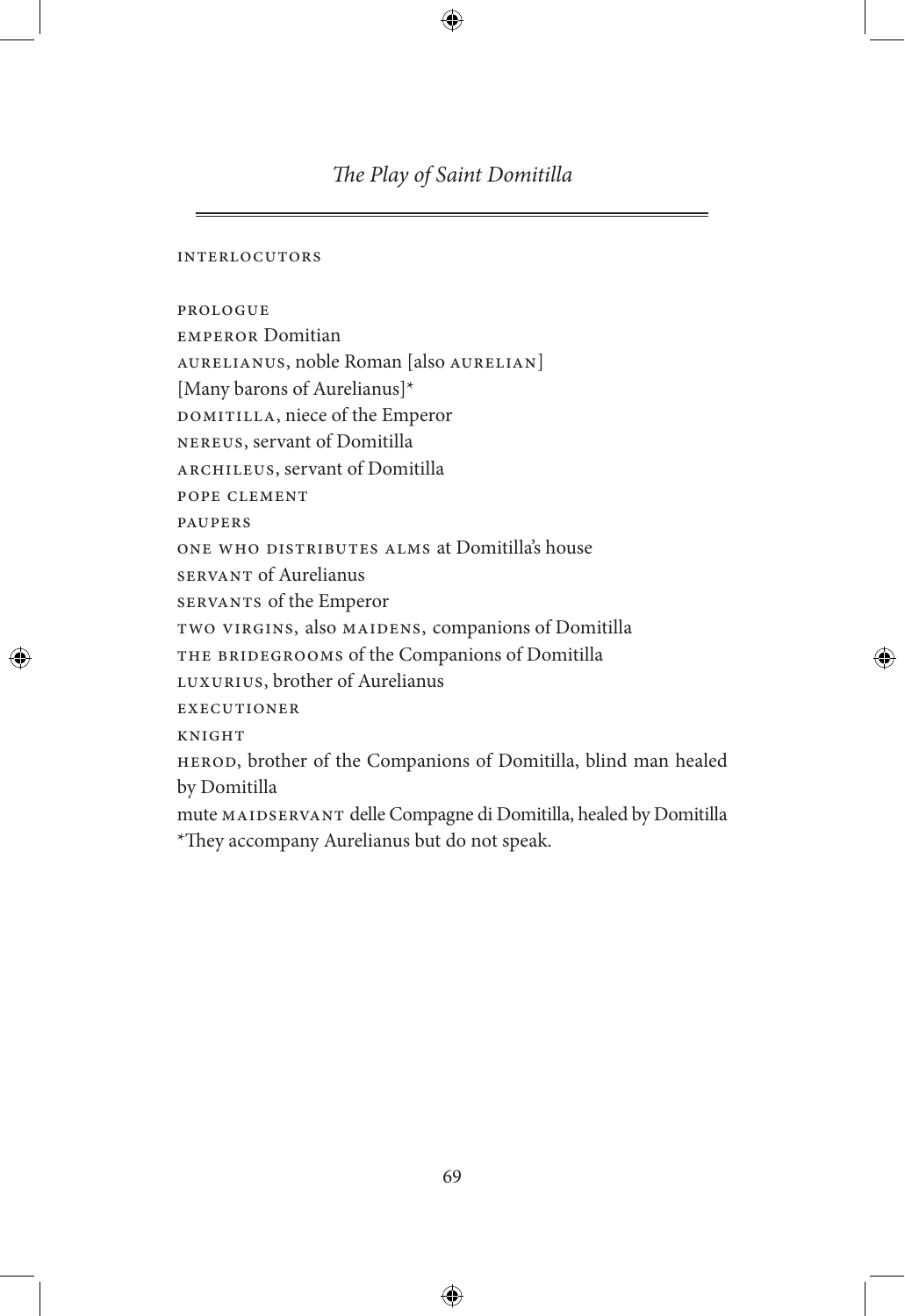# [PROLOGO]

 $1$ 

O buon Iesù, per la tua gran potenza, concedi grazia al mio basso intelletto sì ch'io possa mostrar per tuo clemenza la sua storia divota e 'l gran concetto di Domitilla, pien di sapienza, che volse verso Idio con puro affetto. Cristiana essendo, vergine sposata, secretamente a Dio fu consacrata.

2

Nipote fu questa vergine detta del gran Domiziano imperadore; fuggì lo sposo, essendo giovanetta, e volse l'alma al suo degno fattore; e per trovar la via vera e perfetta da potere abitar col suo Signore, cercando la corona del martire, al fin nel fuoco poi volse morire.

*Lo* IMPERADORE *parla a uno suo barone*<sup>1</sup>*chiamato Aureliano e dice come gli ha dato per donna Domitilla:*

3

Aurelïan, perch'io t'ho sempre amato quanto conviensi un buon figliuol diletto, perch'io t'ho visto onesto e costumato, sendo dal padre tuo pregato e stretto, per tua sposa diletta io t'ho donato una donzella di gentile aspetto, a me nipote di gran pregio e fama, che Domitilla per nome si chiama;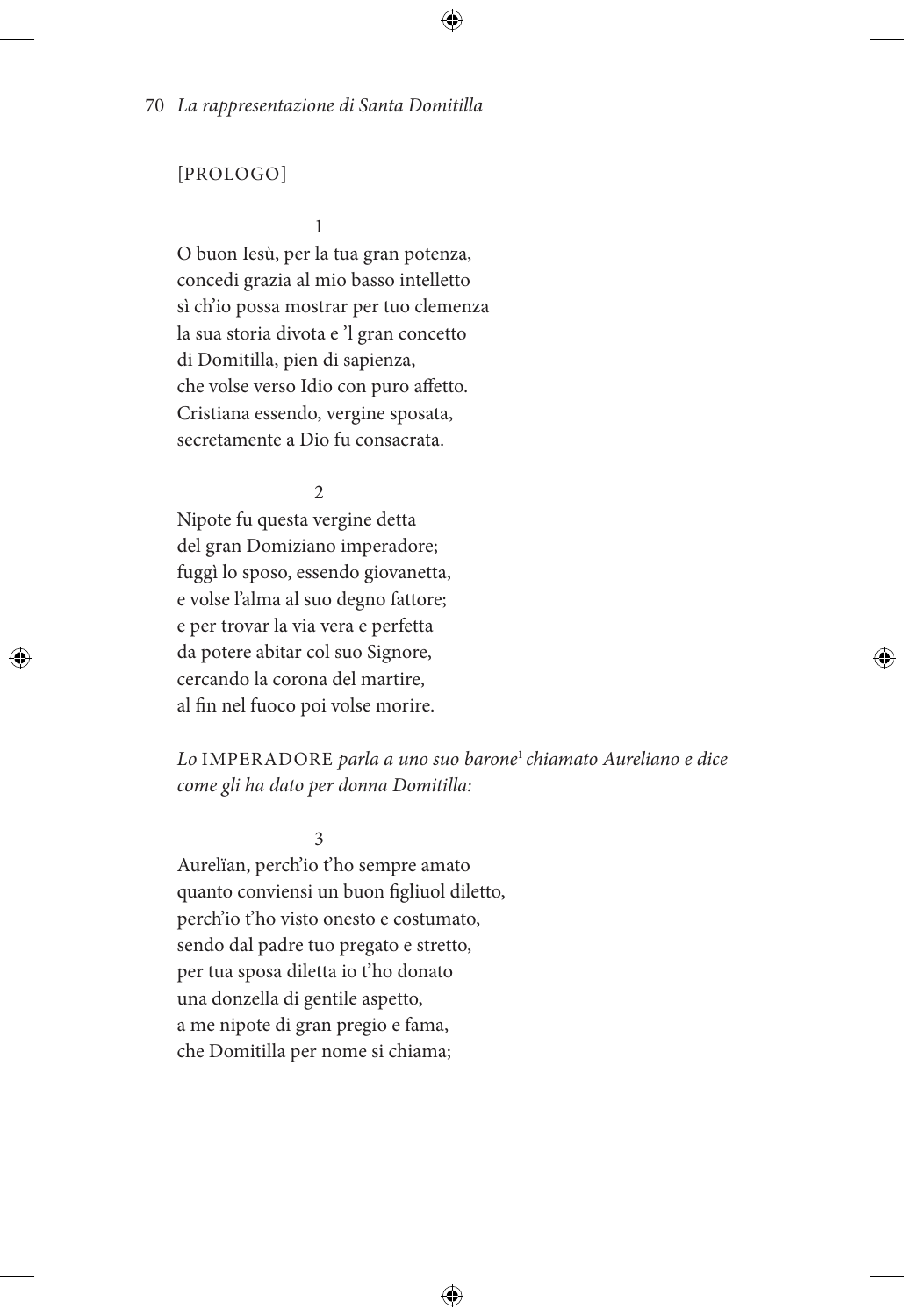### [THE PROLOGUE]

1

O good Jesus, by your power great Grant to my lowly intellect such grace That through your clemency I can present The great renown and sacred history Of Domitilla who, with love most pure And filled with wisdom, pledged herself to God. A Christian virgin, having been betrothed, Was consecrated secretly to God.

 $\mathfrak{D}$ 

This virgin whom I spoke about was niece To great Domitian, the Emperor; She, still a girl, fled from her plighted groom And to her worthy maker pledged her soul, So she might find the true and perfect way That she could go on dwelling with her Lord, Seeking the crown of martyrdom at last She gave herself to perish in the fire.

*The* EMPEROR *speaks to one of his barons*<sup>1</sup> *named Aurelianus and says he has given him Domitilla as his wife:*

3

Aurelian, since I have ever loved You as a good and cherished son deserves, And found you honorable and well brought up, Entreated by your father secretly, I've given you for your belovèd wife A damsel of a noble mien and mild, My niece, one greatly valued and renowned, And she is Domitilla, by her name.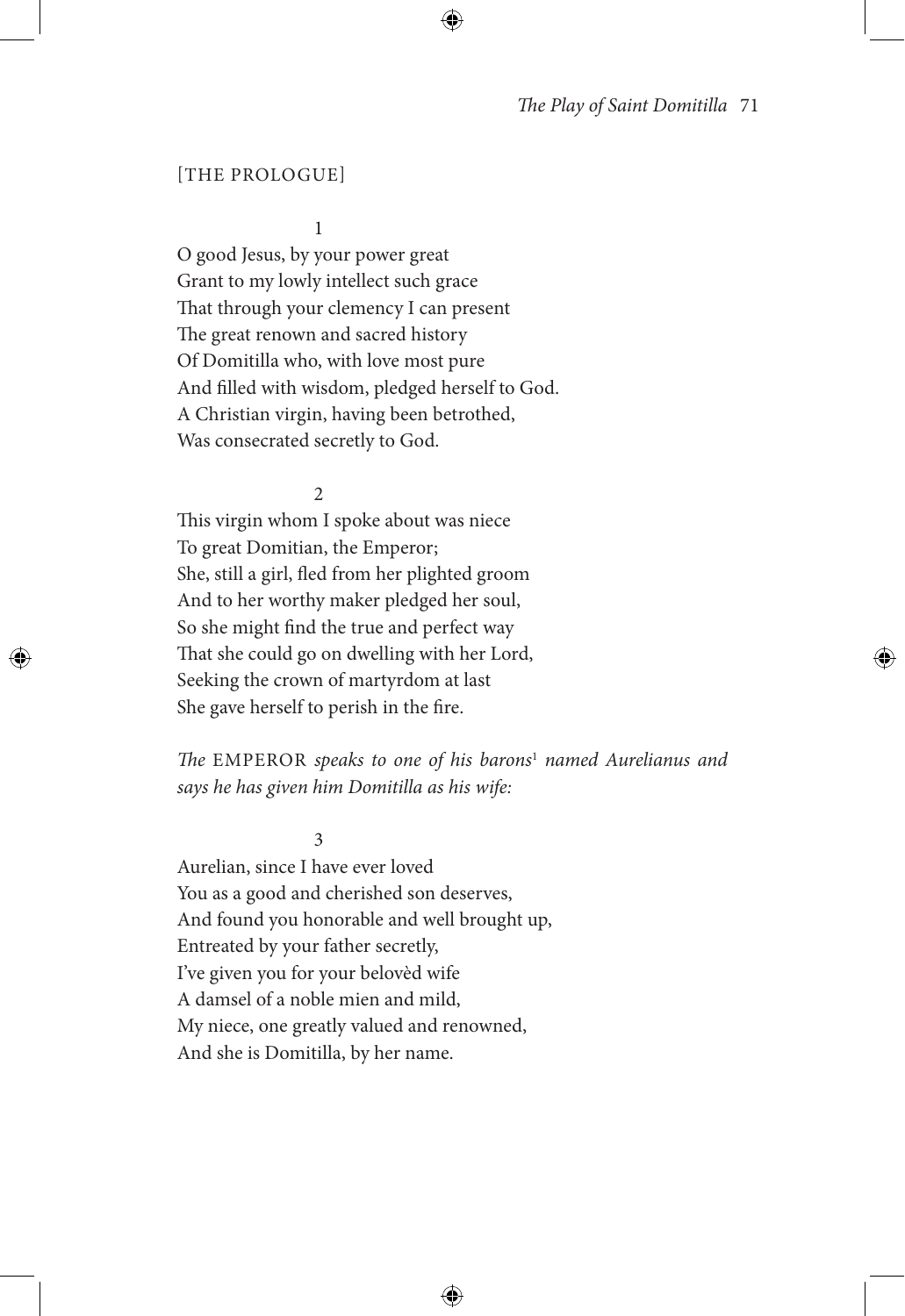## 4

la qual per mio rispetto accetterai e sopra ogni altra cosa amerai quella. So che lieto e felice ne sarai perché ella è molto graziosa e bella; e con questi baron presto n'andrai con molta festa a casa per vedella. Pregate e nostri dèi che sien propizi benignamente a questi isposalizi.

### *Risponde* AURELIANO *allo Imperadore e dice:*

# 5

Bench'io non sia di tanta sposa degno, poi ch' è piaciuto alla tua maestate benignamente il tuo fedele indegno acompagnar con la tua nobilitate, io ti ringrazio col mio basso ingegno. Signor, sia fatto la tua volontate. Fate questi baroni apparechiare: andiàn la nuova sposa a vicitare.<sup>2</sup>

AURELIANO *con molti baroni va a vicitare la sua sposa Domitilla e dice giunto a lei:* 

6

Tu sia la ben trovata, o cara sposa, tu sola se' dolceza del mio core. O Domitilla, sopra ogni altra cosa da me amata con perfetto amore, sappi ch' ogni speranza in te si posa, che se' di tutte l'altre il vero onore.

*Risponde* DOMITILLA *' Aureliano*: 3

E tu, mio sposo, il ben venuto sia, con tutta questa degna compagnia.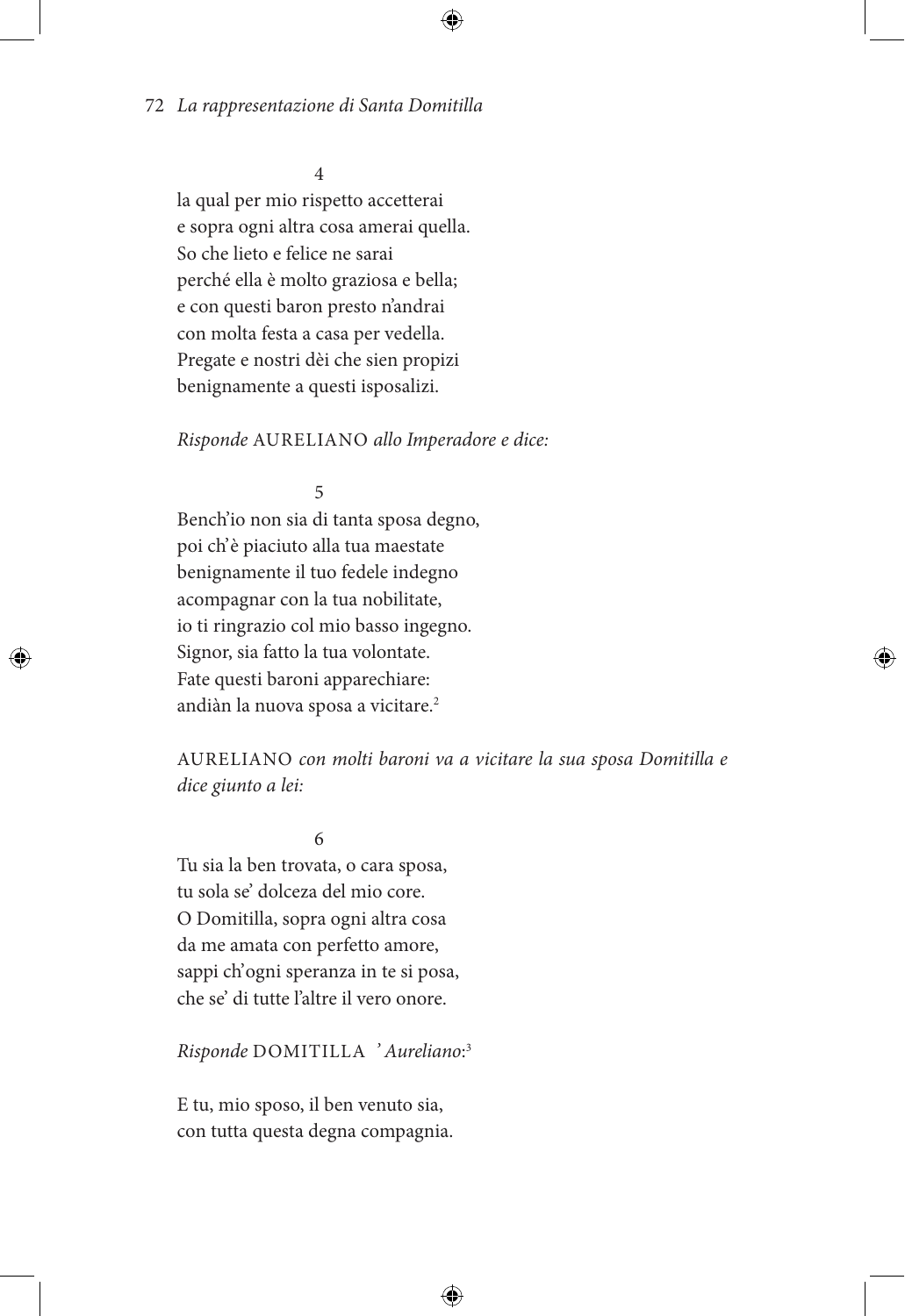4

Accept her, for you owe me this respect, Beyond all else, too, love her faithfully. I know that you'll be happy when you do. For she is very gracious and she's fair, And with these barons you will quickly go With great festivity and ask to see Her at her home; entreat our gods To kindly sanctify these nuptials.

### AURELIANUS *answers the Emperor and says:*

5

Although for such a highborn spouse I am Unworthy, since your majesty is pleased So graciously your loyal subject low To match with your nobility, I thank You with my humble intellect, my lord, And may your will be done; these barons—have Them get prepared at once and let us ride To pay a visit to my newfound bride.

AURELIANUS *with many barons goes to visit his betrothed Domitilla and on arriving says to her:*

6

I bid you the most happy day, dear spouse, You only are the sweetness of my heart, O Domitilla, more than anything With perfect love you are by me beloved, Know that my every hope is placed in you, For, past all others, you are the true prize.

DOMITILLA *answers Aurelianus:*

And welcome here, dear husband mine, are you— And welcome all your fine companions too.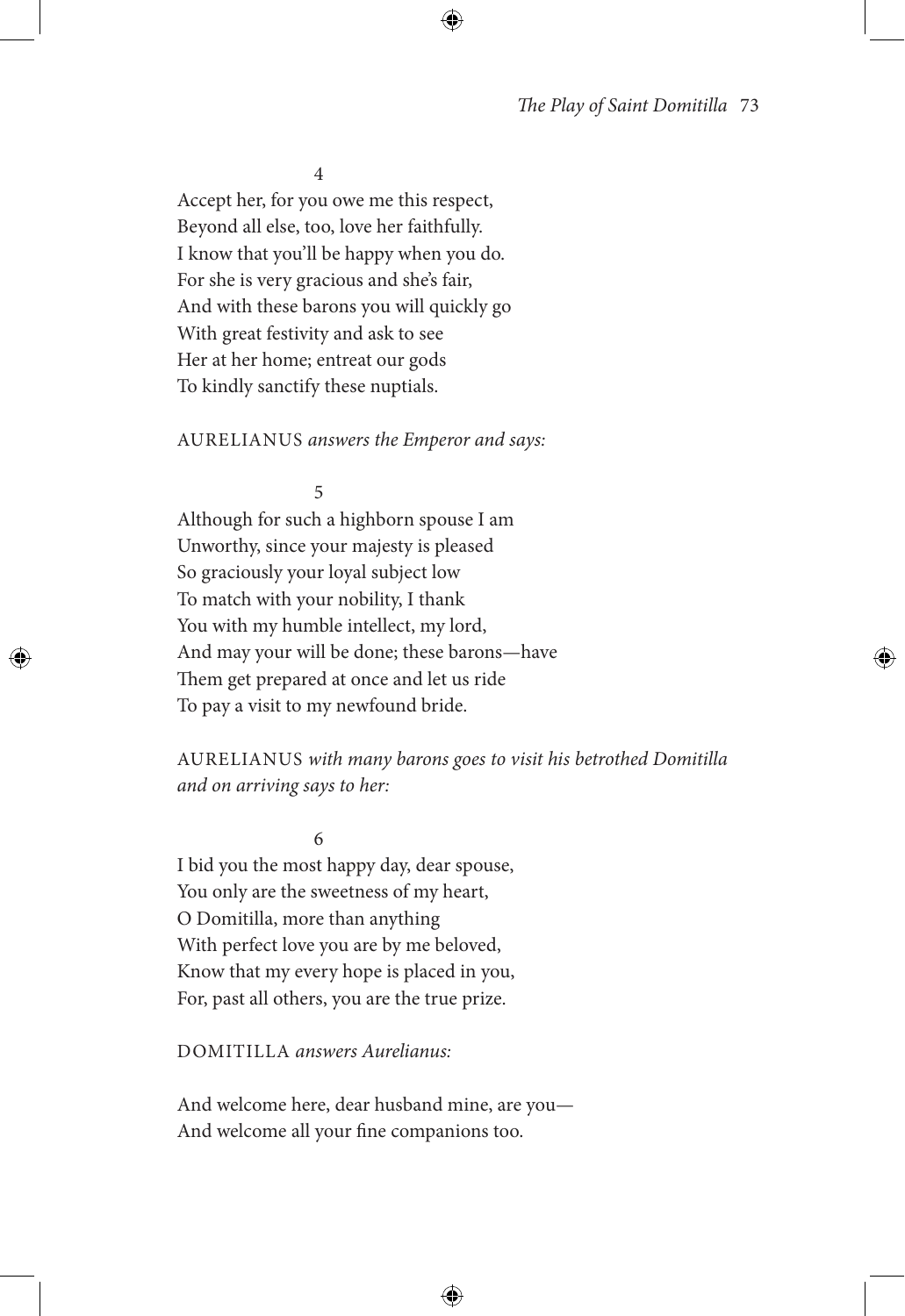*Qui dopo alquanta festa di suoni e balli* AURELIANO *si parte e dice così a Domitilla:*

 7 Rimanti, sposa mia, nella tua pace; io non posso più teco dimorare, benché 'l partir da te mi duole e spiace; di rivederti mill'anni mi pare. S'alcuna cosa ti diletta o piace, comanda Aurelïan, ché tu 'l puoi fare.

*Risponde* DOMITILLA *' Aureliano:*

Che posso io più da te, sposo, volere, se non che tu mi torni a rivedere?

*Partito Aureliano, uno servo di Domitilla detto* NEREO *dice con l'altro servo chiamato Archileo:*

# 8

O Archileo, tu sai con quanto amore la madre di costei, venendo a morte, essendo ognun di noi suo servidore, sorella dette a noi questa per sorte, perché l'amaestrassin nel Signore Cristo Iesù, ch'è nella eterna corte, sendo la madre sua e lei cristiana. Or si congiunge alla legge pagana.

*Vanno questi dua servi a Domitilla, partito Aureliano, per convertirla di servare virginità e dicono fra loro. E prima detto* ARCHILEO *dice:*

9

Immenso Iddio, dacci tanta forteza che per tua grazia a te facciàn tornare costei che la tua legge non appreza; nolla lasciare in perdimento andare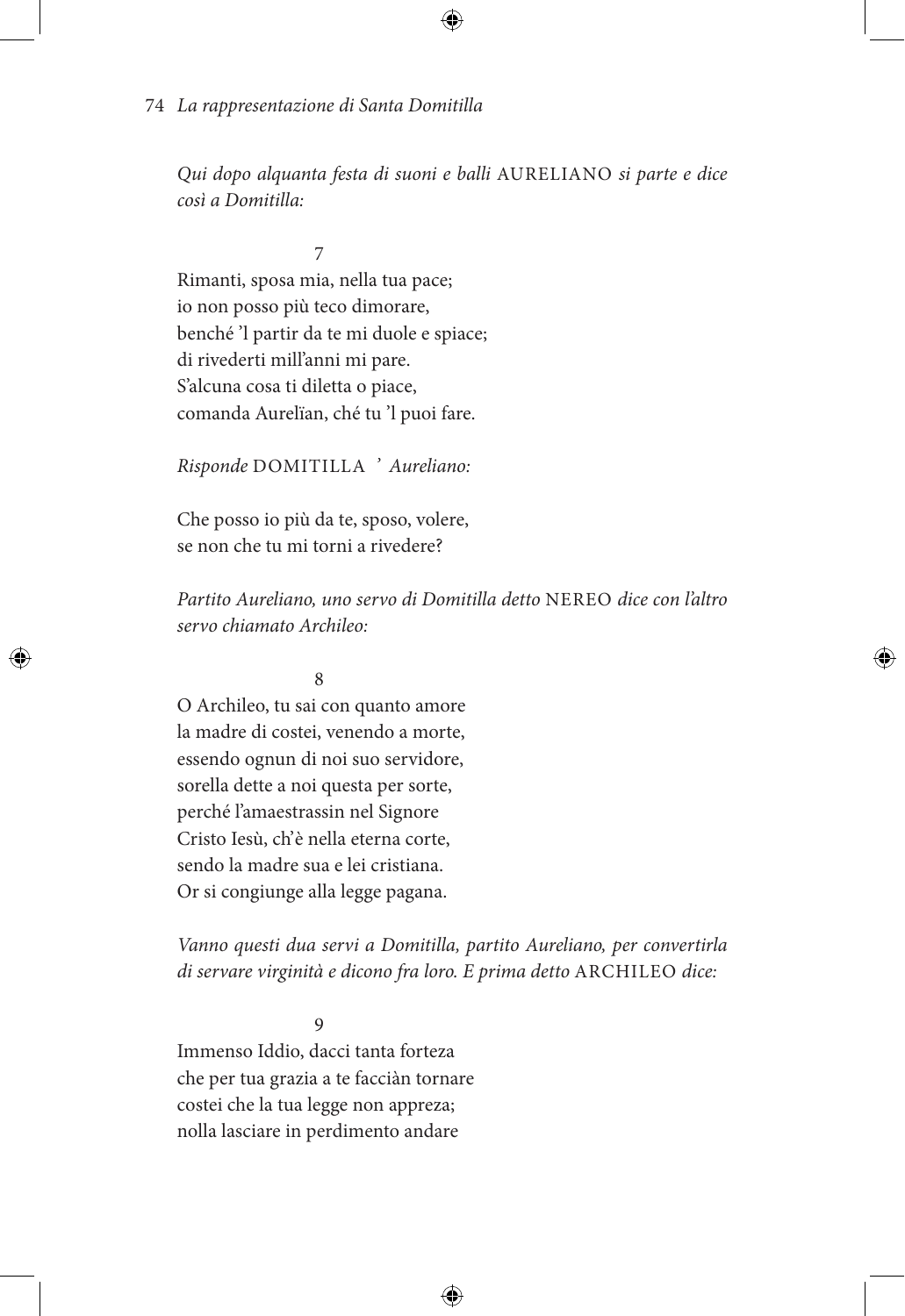*After some festivity of music and dancing,* AURELIANUS *bids farewell, and says to Domitilla:*

7 Remain, my bride, in your tranquility; I cannot longer linger at your side— Though parting from you grieves and saddens me; A thousand years 'twill seem before we meet. If aught delight or please in any way, Know you can ask Aurelian, for you may.

DOMITILLA *answers Aurelianus:*

What can I wish from you except, O spouse, That you'll return to see me at my house?

*When Aurelianus has gone, a servant of Domitilla,* NEREUS*, says to the other servant, Archileus:*

#### 8

Archileus, you know with what great love Her mother, as she was about to die, Since each of us did serve her as a slave, Made her our sister, as our destiny, So we would teach her of Lord Jesus Christ Who reigns in the eternal court, for both She and her mother Christians were. She now Intends to marry into the pagan law.

*The two servants go to Domitilla, after Aurelianus has left, to convert her to a life of virginity, and the two speak. First the one called* ARCHILEUS *says:*

9

O God immense, pray give us such great strength That by your grace we bring her back to you. She does not know the value of your law— And don't let her immortal soul be damned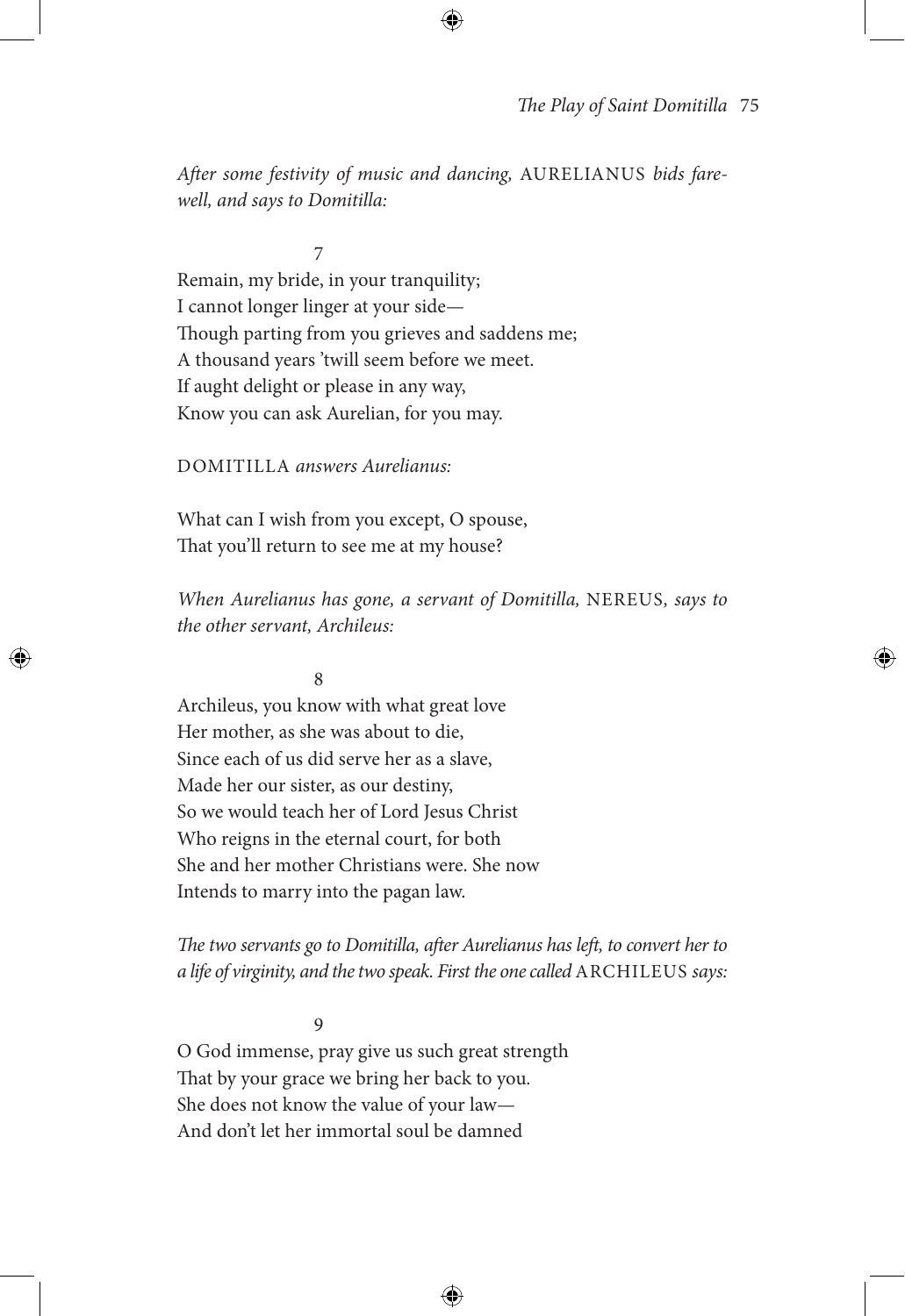allo sposo mortal, che con presteza la sua verginità gli vuol furare. Benigno Redentor, che intendi e puoi, fa' che tu guidi questi servi tuoi.

### ARCHILEO *rivolto a Nereo dice così:*

# 10

Nereo, andiàn con l'aiuto di Dio alla nostra madonna Domitilla, ché egli è tanto clemente e giusto e pio forteza ci darà di convertilla e vorrà contentar nostro desio; nel cor gli accenderà qualche favilla del dolce amor che la convertiremo e di cotanto ben cagion saremo.

### *Giunti a Domitilla,* UNO DI DETTI SERVI *dice così:*

### 11

Madonna, benché sia presunzione el servo il suo signore amaestrare, perch'io ti porto grande affezione la verità non si convien celare, la qual credendo, tu sarai cagione farti felice su nel ciel posare tra le vergine elette in compagnia, se vorrai prender la diritta via.

### 12

O Domitilla, con che vestimenti adorni il corpo tuo per compiacere al tuo marito. E se altri ornamenti facessi all'alma, ancor potresti avere per isposo Iesù, ch'a' sua serventi concede il ciel per grazia a possedere,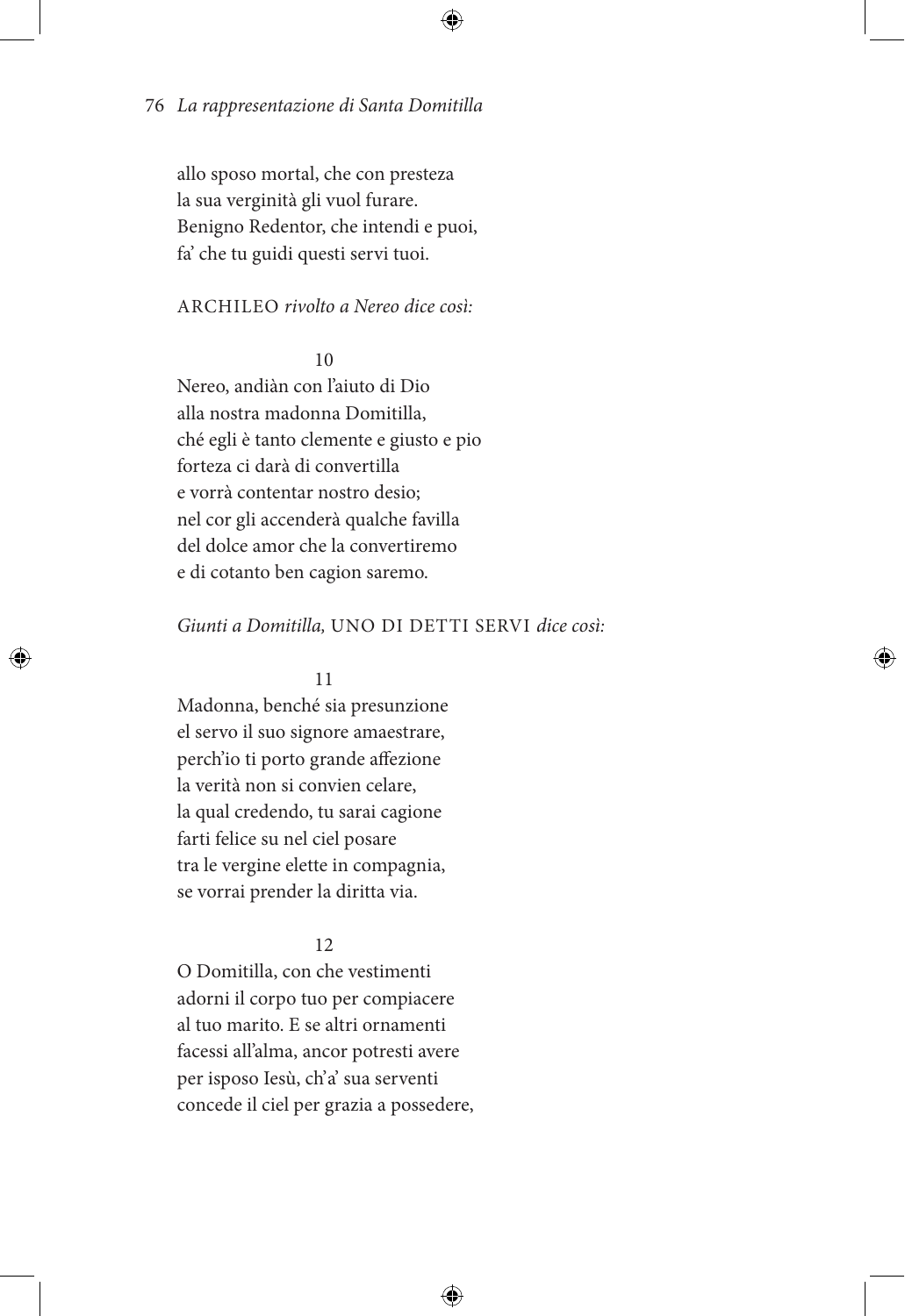By mortal spouse who hastens to her bed To seize her maidenhood without delay. Redeemer kind, since you know how, and can, Give guidance to us now to foil his plan.

### ARCHILEUS *turns to Nereus and says:*

#### 10

Nereus, with God's help now let us go To see our lady Domitilla, for He's so clement, compassionate, and just, That to convert her he will give us strength And he will want to satisfy our wish; Within her heart a spark of gentle love Will kindle so that we'll convert her; thus We shall become the cause of much great good.

### *Having come before Domitilla,* ONE OF THE SAID SERVANTS *says:*

#### 11

My lady, though it seems presumptuous To have a servant educate his lord, Since I feel such great affection for you It is improper for me to conceal The truth that, once you believe it, will become The happy cause of setting you in heaven Amid the company of chosen virgins, If you will choose to take the righteous way.

### 12

O Domitilla, with what garments you Array your body to make your spouse rejoice, But if with other ornaments your soul You would adorn, then Jesus you could have To be your spouse, who to his servants grants That, through his grace, in heaven they may dwell;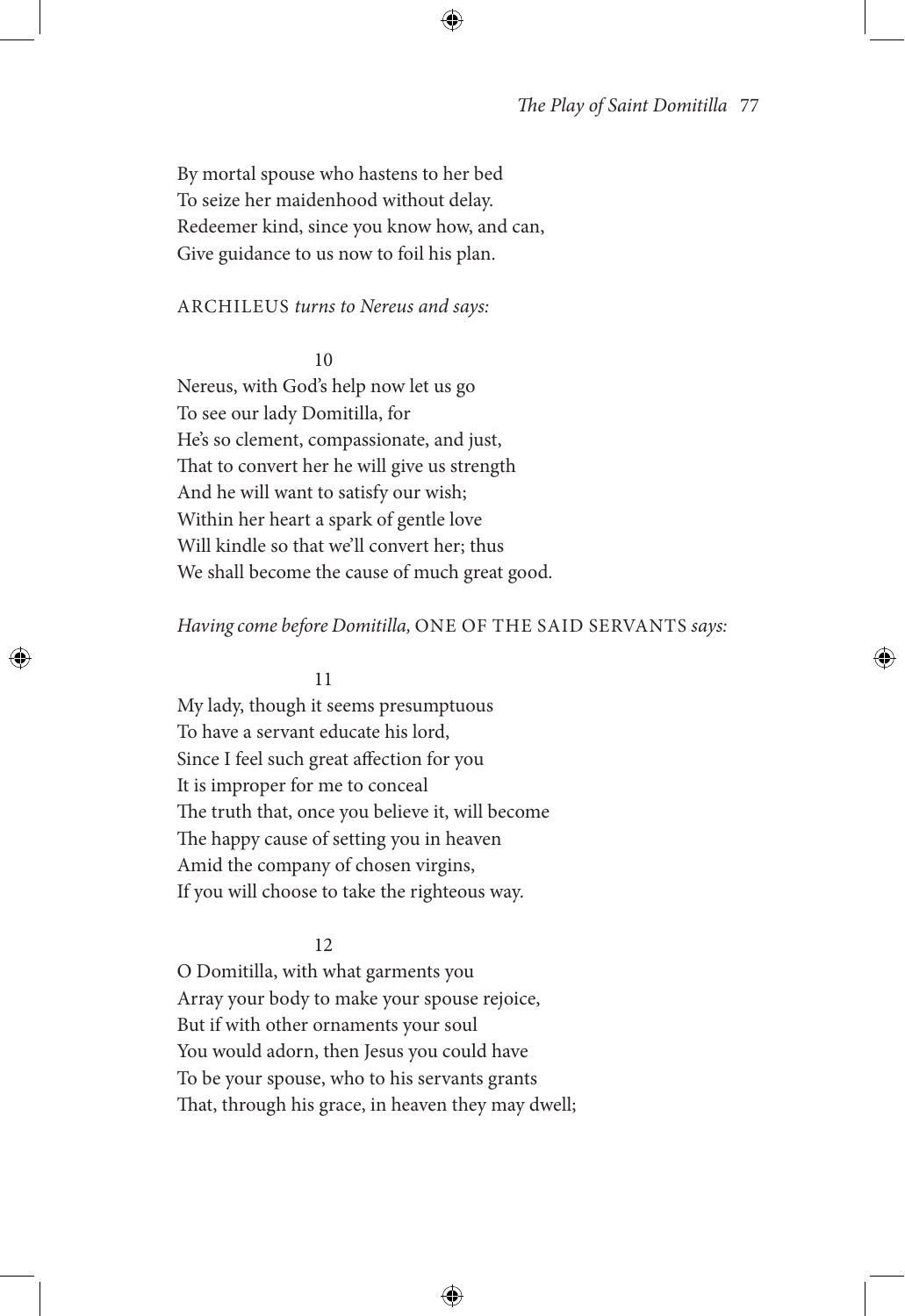el quale è vero Idio, Sposo eternale, e 'l tuo Aurelïan è uom mortale.

*Risponde* DOMITILLA *a' servi e dice:*

# 13

Io non so qual si sia maggior dolceza ch'aver marito che sia di te degno per consumar con lui sua giovaneza, giovane e ricco e di gentile ingegno, di poi figliuo' che nella tua vechieza sien di tua vita bastone e sostegno. E chi può disprezar le cose certe per le future, le qual sono incerte?

UNO DE' SERVI *risponde a Domitilla:*

# 14

Tu, Domitilla, ha' posto ogni tua cura nella pompa del mondo sì fallace, la qual sì come fior passa e non dura; e cerchi ove non puoi trovar mai pace, non pensando a colei che presto fura, quando più il viver ci diletta e piace, ogni speranza, e nessuno è sì forte che non vinca costei chiamata Morte.

*Segue detto* SERVO:

### 15

Ciò che tu vedi è in man della fortuna; tal che fu degno ha poi fatto infelice costei, con chi non val difesa alcuna; e però<sup>4</sup> non si può chiamar felice nessun che vive qui sotto la luna, se non colui ch'al mondo contradice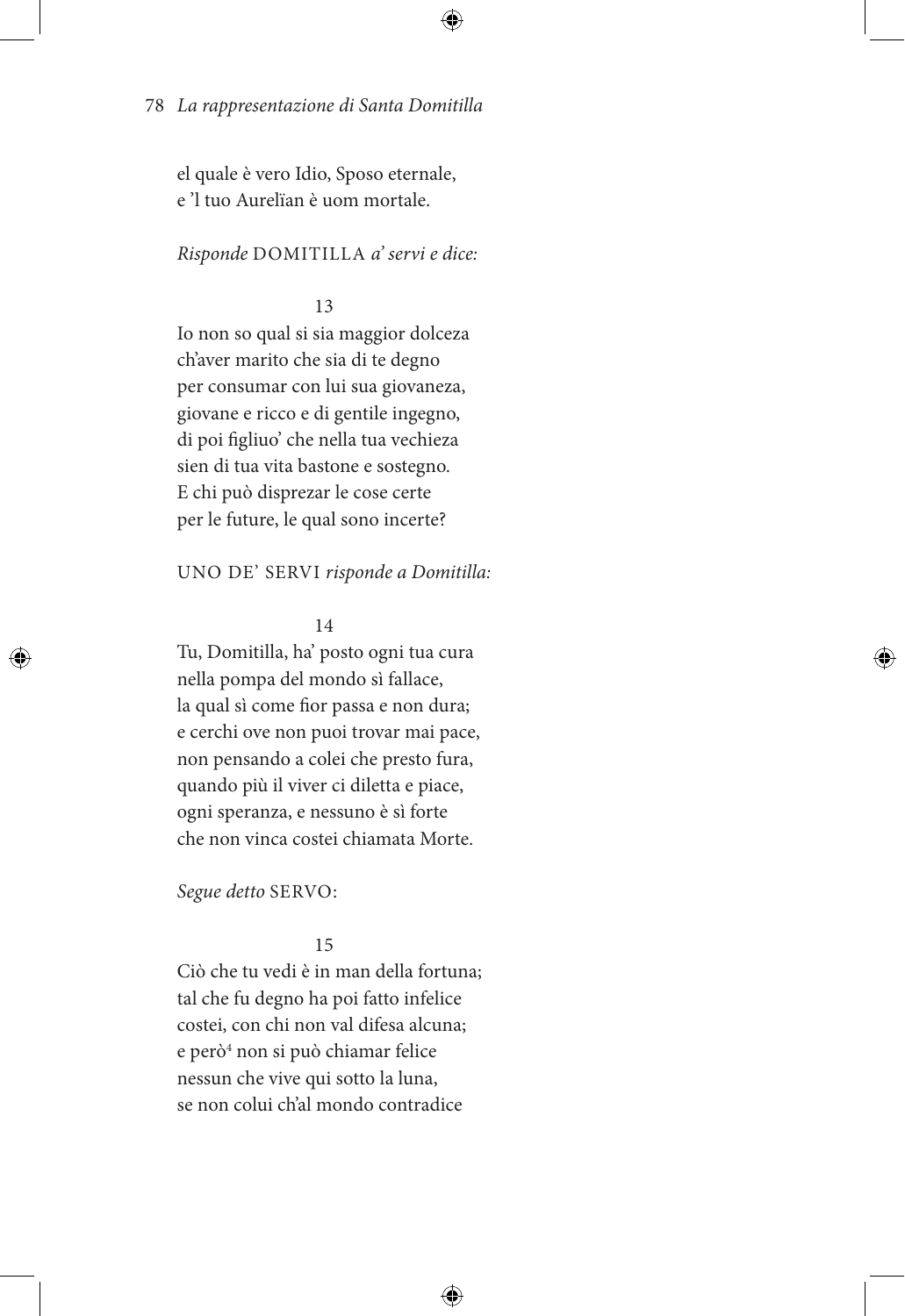He is the true God, an eternal Spouse; A mortal man is your Aurelianus.

### DOMITILLA *answers the servants:*

#### 13

What greater sweetness could be, I don't know, Than having a husband worthy of one's self And sharing with one's mate the bloom of youth— A mate young, rich and with a courteous wit— Thereafter children, who in one's old age Will be one's life's support, its staff; and who Can cease to value certainties? Who would Exchange them for uncertainties to come?

#### ONE OF THE SERVANTS *answers Domitilla:*

#### 14

You, Domitilla, have placed your every trust In the pomp of this false world, which will, Just like a flower, pass and not endure, And, where you seek, peace never can be found, You think not on that one who, just when life Delights us most—most pleases, quickly steals Our every hope; but no man's strong enough To not be conquered by the one named Death,

### *That* SERVANT *continues:*

### 15

The visible world lies in Fortune' hands. She, against whom no defense prevails, Makes men once worthy fall to wretchedness. And thus no one who lives beneath the moon Can be called happy, but a person who Will set his face against the world and turn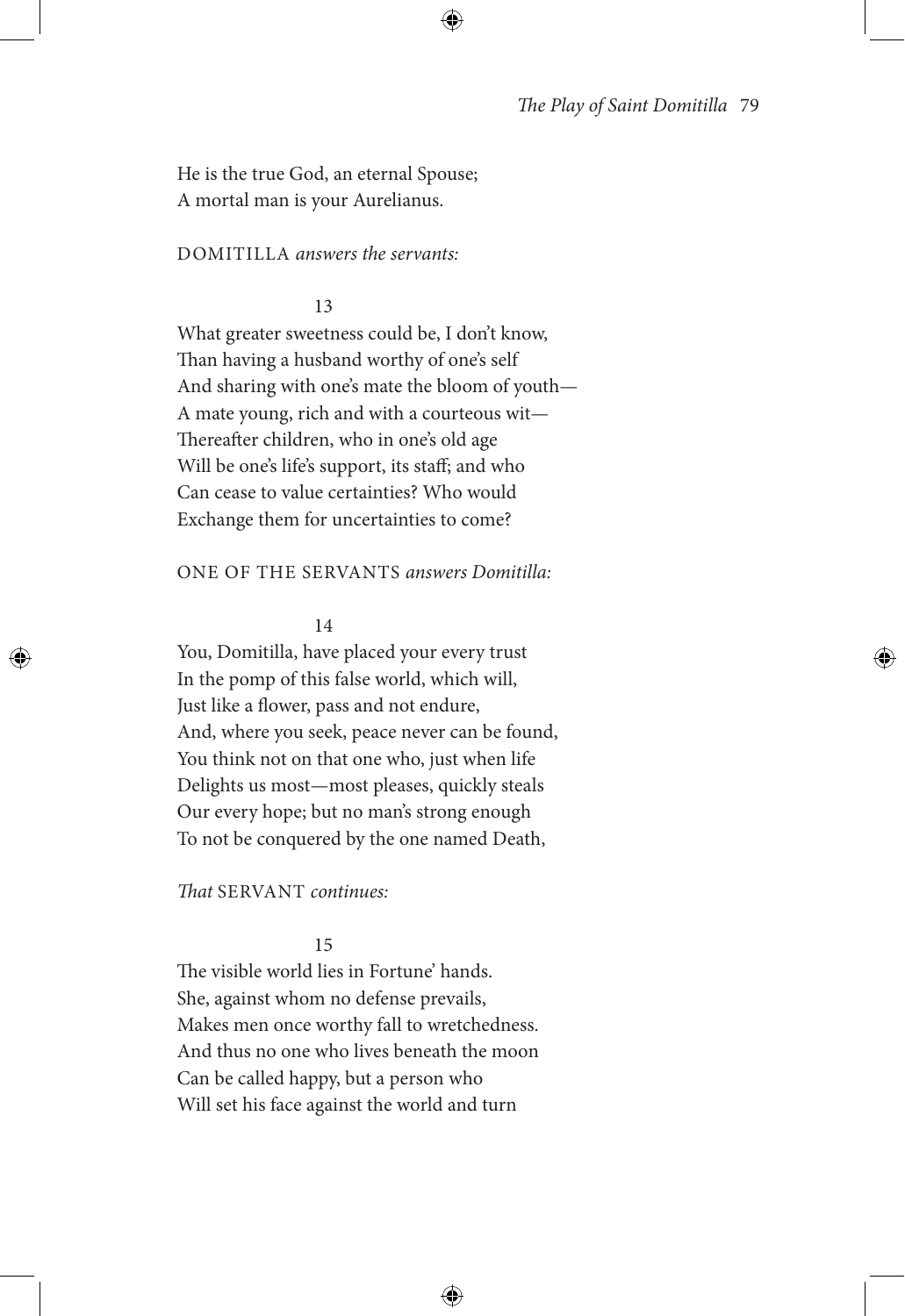volgendo a quel ch'è d'ogni ben cagione. È cieca e falsa ogni altra opinione.

### *Risponde* DOMITILLA *a' servi:*

16

Qual cosa è più difficil che sprezare della vita presente le richeze e non voler tanti piaceri usare, l'umane pompe e tante gentileze, per volere altra vita al fin trovare, la qual di te s'acquista con aspreze, con tormenti e digiuni e discipline?5 Intendale chi può vostre dottrine!

### UNO DE' DETTI SERVI *a Domitilla risponde e dice:*

17

Quando sarai congiunta col tuo sposo, della virginità perderai il nome, e se ti fia benigno t'è nascoso, che spesso uom si rallegra e non sa come ha ' a saper, ché 'l futur sempre è dubioso.<sup>6</sup> E così si raguaglian queste some: oggi tu vesti la virginil gonna, e poi detta sarai femmina e donna.

#### 18

E tu, che non potevi sostenere che la nobilità tua virginile fussi sol violata nel pensiere, la sottometti a un pagan or vile; e converratti a ogni suo piacere mutar vita, costumi, modi e stile e fare ogni suo vil comandamento, pur che 'l suo desiderio sia contento.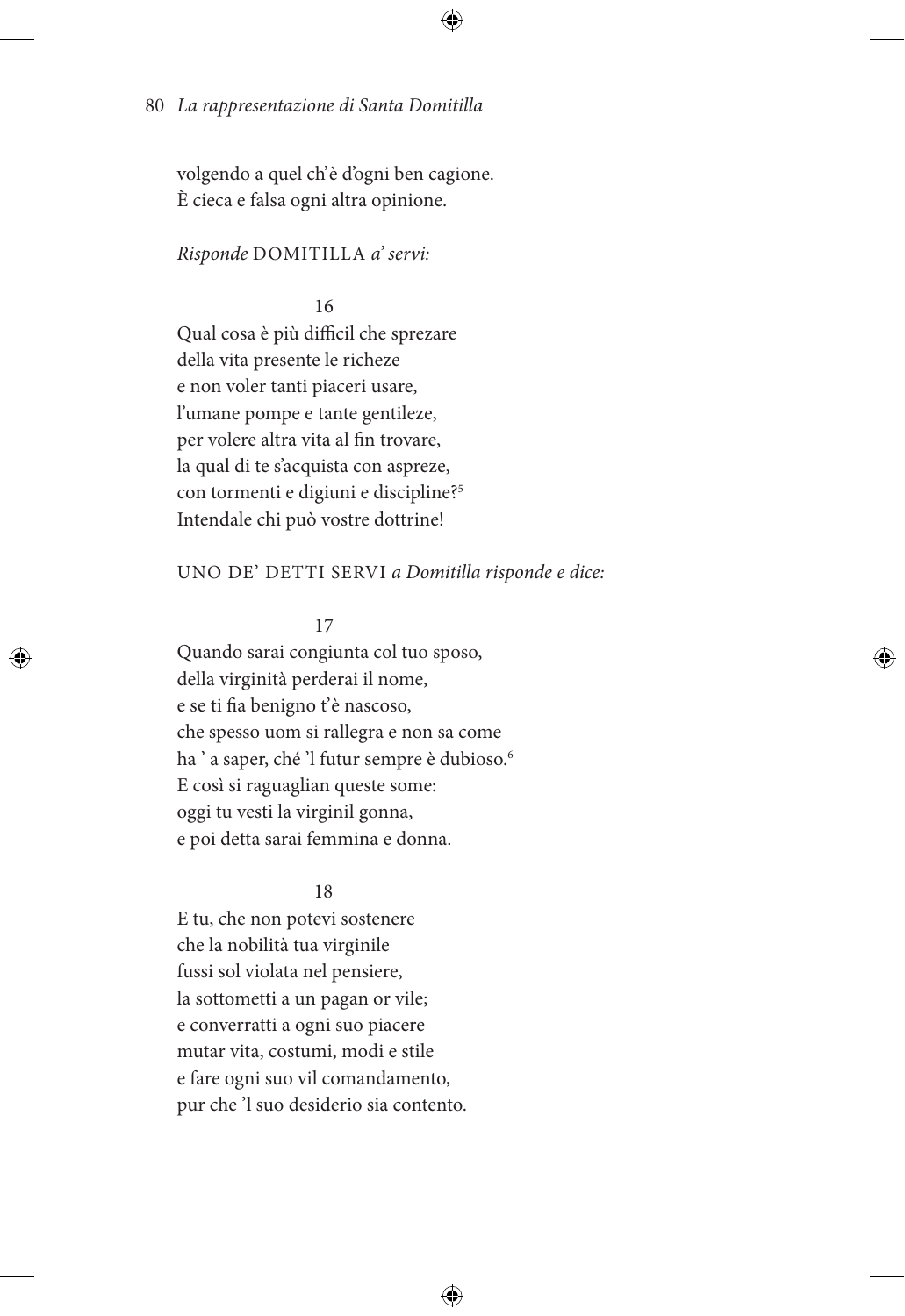To Him who is the source of every good. Any opinion else is false and blind.

### DOMITILLA *answers the servants:*

#### 16

What is more difficult than to despise The riches of this present life and not Desire to taste the pleasures manifold Of human splendor, great nobility, So one can want, at last, another life That one gains for oneself with torment and With harshness, fasting, and self-wielded whips? These doctrines of yours! Who can fathom them?

#### ONE OF THE SERVANTS *answers and says to Domitilla:*

#### 17

When you have been united with your spouse, The title of virginity you'll lose, And whether or not he'll treat you kindly is Quite hidden from you, for one's often blithe But knows not why; the future is unsure. And so these burdens are weighed side by side: Now you wear a maiden's gown, but then You will be called a woman and a wife.

### 18

And you, who could not even entertain The very notion that your virginal Nobility might be defiled, would bend Yourself to a base pagan and submit To every pleasure of his, transform your life, Your habits, and your manner, and your style; His every vile commandment you'd perform So that he'd gratify his appetite.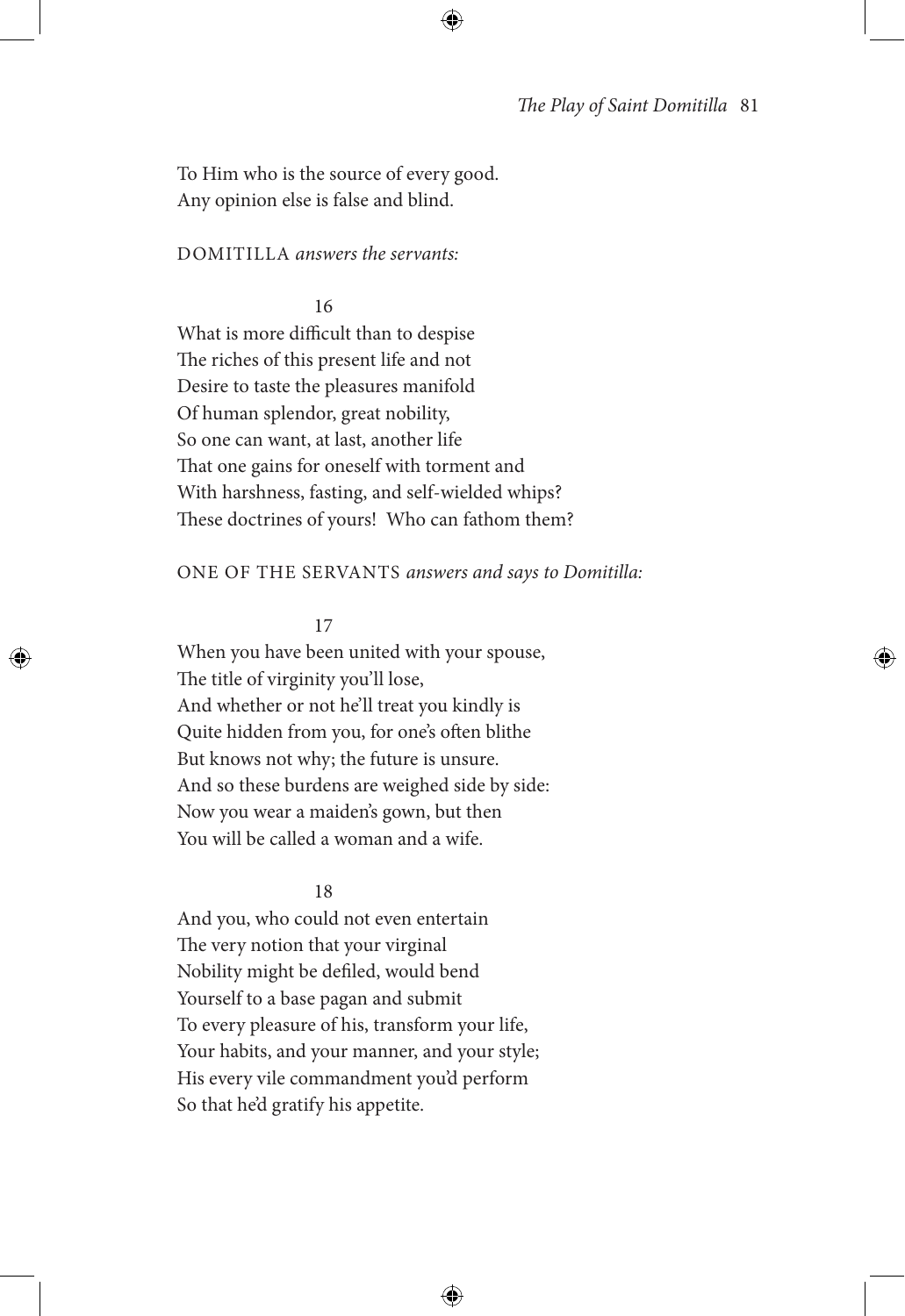# 19

Tutti gli sposi si mostran discreti quando la donna lor tengon giurata; voglion parere umili e mansueti prima che a casa lor l'abbin menata; però non puoi saper cotal secreti, se prima un tempo con lui non se' stata. Sara' pien di paura e di sospetti: fa' che tu pensi ben di ciò gli effetti.

### *Risponde* DOMITILLA *e dice:*

### 20

Ben mi ricorda che la madre mia sostenne molte pene tutti gli anni della suo vita sol per gelosia del suo marito con sì gravi affanni; e s'io credessi seguitar tal via già mai non vestirei del mondo e panni. Non credo che 'l mio sposo Aurelïano questo facessi, perché è molto umano.

### UNO DI DETTI SERVI *dice a Domitilla:*

21

Quel ch'io ti parlo spesse volte aviene: ècci chi tiene amiche o concubine, e le lor donne con tormenti e pene batton con molte dure discipline; per questo molti sdegni si sostiene. D'ogni cosa si vuol pensare al fine, alle pene del parto e ' grievi duoli quando si partoriscono e figliuoli.

### 22

Alcuna volta ancor nel nascimento chi nasce muto, attratto o insensato,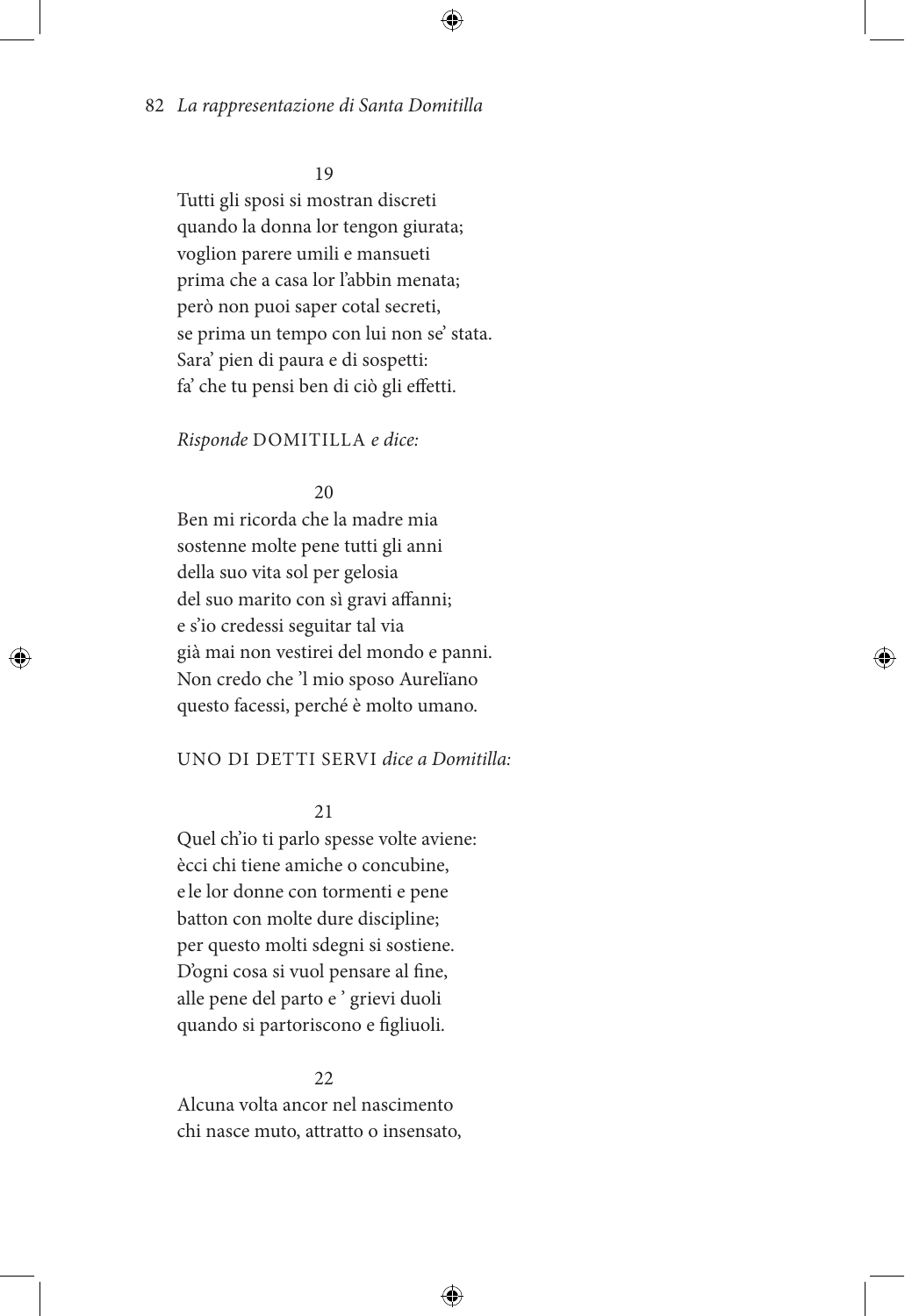19

All these husbands put their best foot forward When their lady is engaged to them; How humble, then, they wish to seem, and mild At least until they've led her to their home. However, secrets like those you can't know, If you have not first spent some time with him. You will be filled with fear and full of doubt: Be sure you think about such outcomes well.

### DOMITILLA *answers:*

#### 20

My mother suffered, as I well recall, So many torments throughout all her life; Because of her husband's jealousy alone Bore very great distress; and if I were To think that I would follow such a path, The garments of the world I'd never don, Though I don't think my spouse, Aurelian Would act like this because he is so kind.

#### ONE OF THE SERVANTS *says to Domitilla:*

21

That which I tell you often comes to pass, Some maintain mistresses or concubines, And some their ladies batter painfully, Beat them cruelly with sturdy whips; Many scornful outbursts, too, wives bear. One needs to think through all things to their end— About the pangs of childbirth and the woes So grievous when the children are brought forth.

22

Sometimes, as well, when coming forth, a child Will be born dumb, deformed, or senseless, whence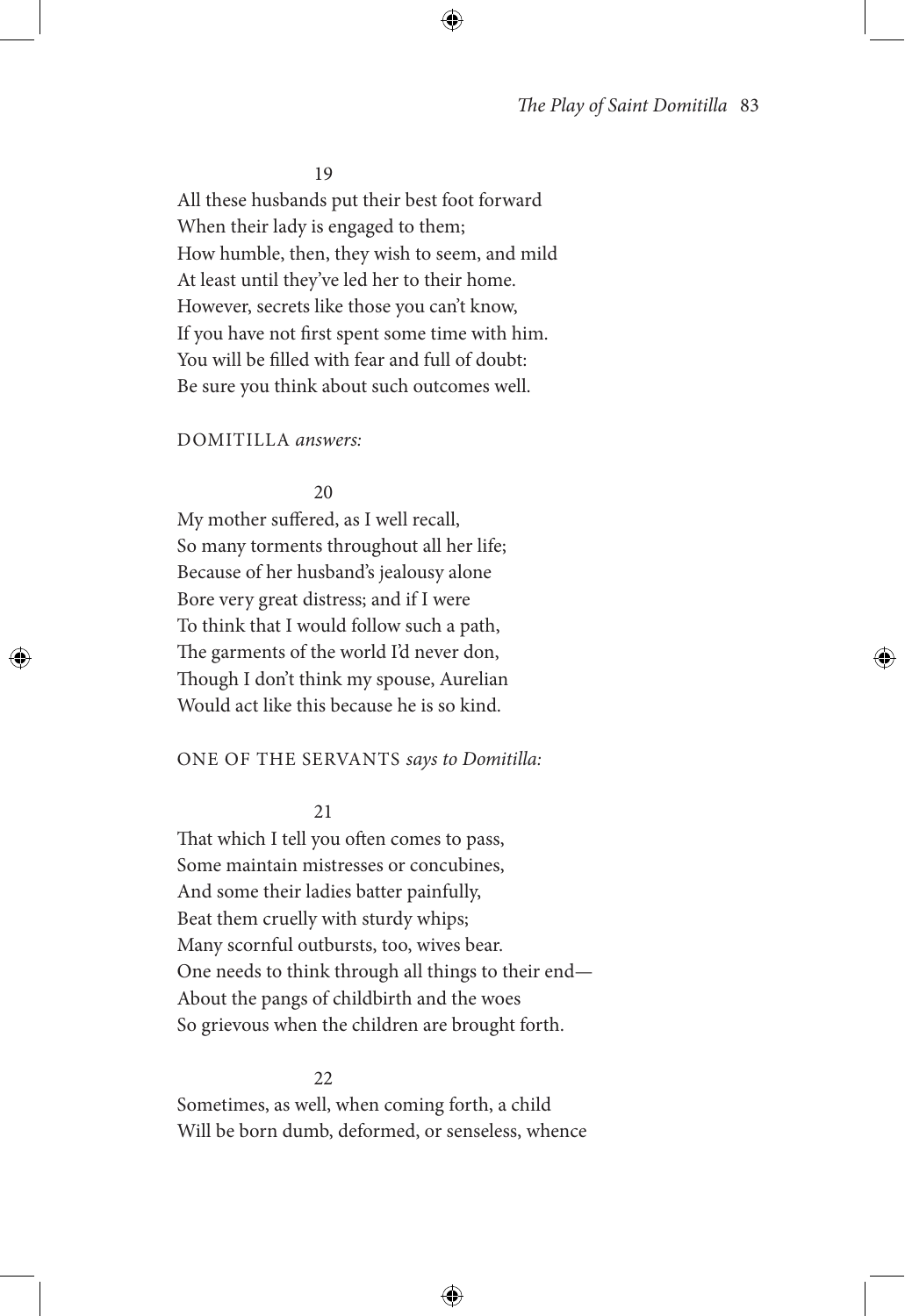onde sente la madre gran tormento, chi nasce cieco, al mondo disprezato. Or pensa tu se l'ha' gran pentimento d'aver cotal figliuol già mai portato. Alcuna volta la madre morire fanno e figliuoli innanzi al partorire.

### L'ALTRO SERVO *aggiunge e dice:*

23

Santa verginità quanto se' degna, diletta a Dio e agli angeli cara, la quale in sempiterno vive e regna in ciel col suo fattor lucente e chiara! Quanto è beato chi sotto tua insegna piglia il camino e questa vita amara dispreza, la quale è d'affanni piena, per trovar altra vita più serena.

# 24

Con penitenza si spegne e peccati, ma la virginità, poi ch'è perduta, già mai non può tornar più ne' sua stati. Misera a quella che questa rifiuta, ch' ogni altra virtù vince, e tra ' beati nel sommo ciel con gaudio è ricevuta! Sì come la reina è la maggiore di tutte l'altre, questa è 'l vero onore.

### 25

Getta suave odore apresso a Dio. Se terrai questa, per sposo arai un giovane gentil, benigno e pio, il qual da te non si partirà mai, cioè, Cristo Iesù, che con disio delle sue spose in ciel fa festa assai.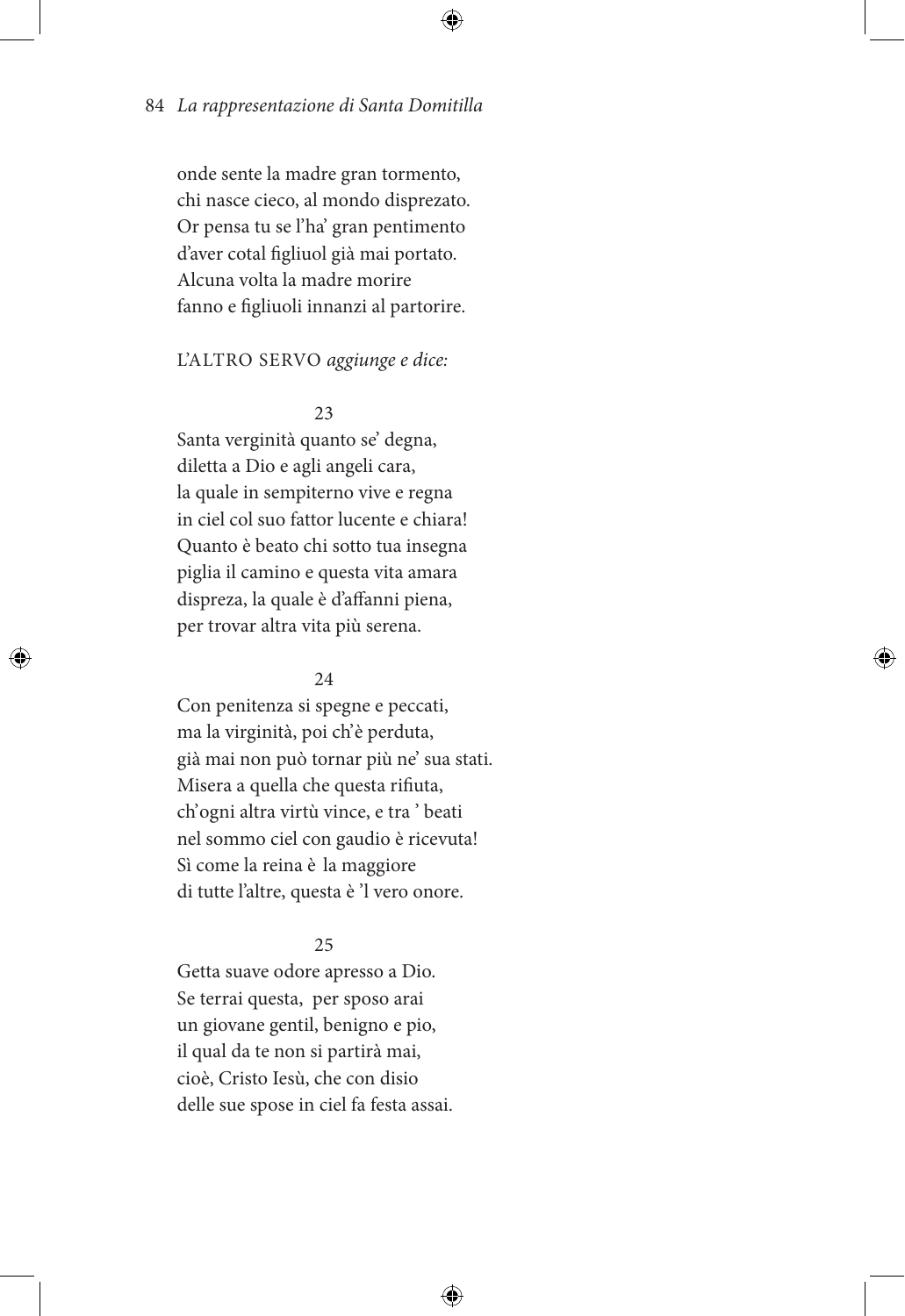The mother will experience great grief; Some children, those born blind, the world will scorn. Consider now if you'd have great regret For ever having borne a child like these. Sometimes before they're born, some children will Become the causes of their mothers' deaths.

#### THE OTHER SERVANT *joins in and says:*

23

O sacred maidenhood, what worthy joy You bring to God, and to the angels dear Who live in heaven for eternity And with their bright and shining Maker reign! How blest whoever may, beneath your sign, That journey undertake, whoever scorns This bitter life so trouble-filled to find Another life more tranquil, calm and kind.

#### 24

With penitence can one atone for sins, But once virginity is lost, no more Can it return to its first state again; Woe unto her who throws it all away! All other virtues virginity excels; With joy the saints in heaven welcome it. And as the queen is greater than the rest, So is virginity true glory's best.

#### 25

It wafts a sweet aroma up to God. If you preserve this, for a spouse you'll have A noble youth, compassionate and good, Who will not ever go away from you, That is Christ Jesus, who, with yearning for His brides, rejoices greatly in high heav'n.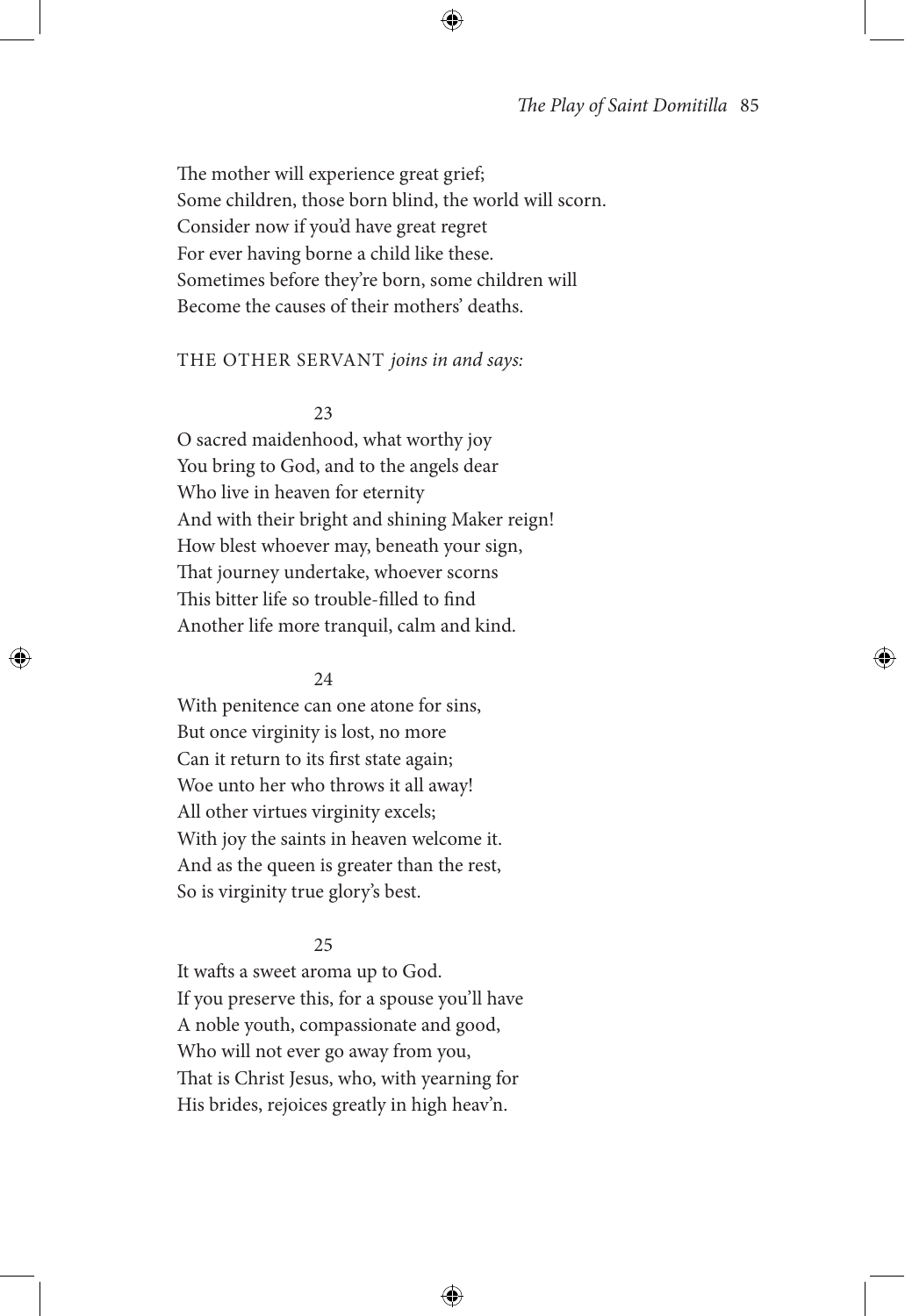Qui gaudio certo, qui vero riposo: beato a chi si volge a tanto sposo.

# 26

Prendi or di questi dua qual più ti piace: o questo Aurelïan che de' morire e lasciar le richezze in contumace, breve speranza a sì lungo martire; se vuoi prender Iesù, Sposo verace, e solo a lui desideri servire, dolceza senza affanno ch'è infinita, e ti darà dopo la morte vita.

### *Risponde* DOMITILLA *a' dua servi e dice:*

# 27

E' mi par già sentire il core aprire, tanta potenza han le vostre parole; e quel ch' i' ho dentro non vi so scoprire, ma d'aver tolto sposo assai mi duole, perché Iesù desidero servire e la sua santa legge, e sia che vuole, fuggendo il mondo e ogni pensier vano, e vo' lasciar lo sposo Aurelïano.

### 28

Come potrò delle suo man fuggire? Ma spero nel mio Dio che col suo aiuto mi darà tanta forza e tanto ardire che 'l mio giusto pensier sarà adempiuto; perché non lascia e sua servi perire e per isposa di nuovo m'ha 'vuto,7 vorrà guardar la mia virginitate, per la infinita sua somma bontate.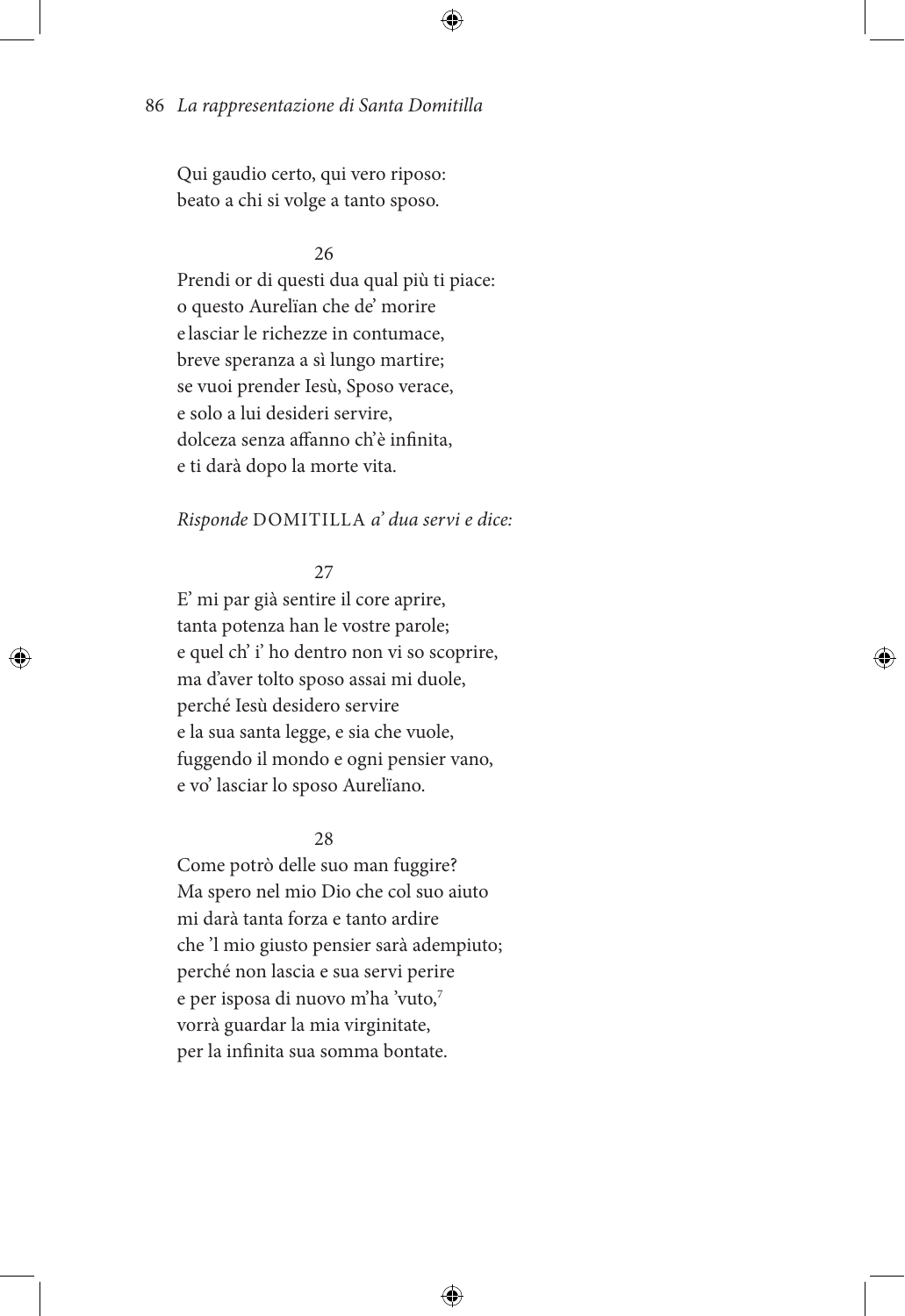Here certain joy, here true repose—she's blest Who is devoted to so great a spouse.

#### 26

Whichever of these two most pleases you, Choose now: take either this Aurelian Who must die, leave his riches in default, A fleeting hope for such long suffering; Or, if you want Jesus the true Spouse, And your desire is to serve him alone, He'll give untroubled sweetness infinite To you, and after death will give you life.

### DOMITILLA *answers the two servants and says:*

#### 27

Truly I seem to feel my heart unfold, Such power your words have, and what within I feel I can't express, but I'm much grieved I took a spouse because I wish to serve Christ Jesus, keep his holy law, do all He asks of me, fleeing the world and each Vain thought, and I desire now to renounce The spouse I'd meant to wed, Aurelian.

### $28$

Yet from his hands how can I flee? But still I place my trust in God, for with his aid Such courage and great strength he'll give to me That my just purposes he will fulfill; Because he does not let his servants die, And, since for his new bride he's taken me, He will watch over my virginity In his great goodness infinite and high.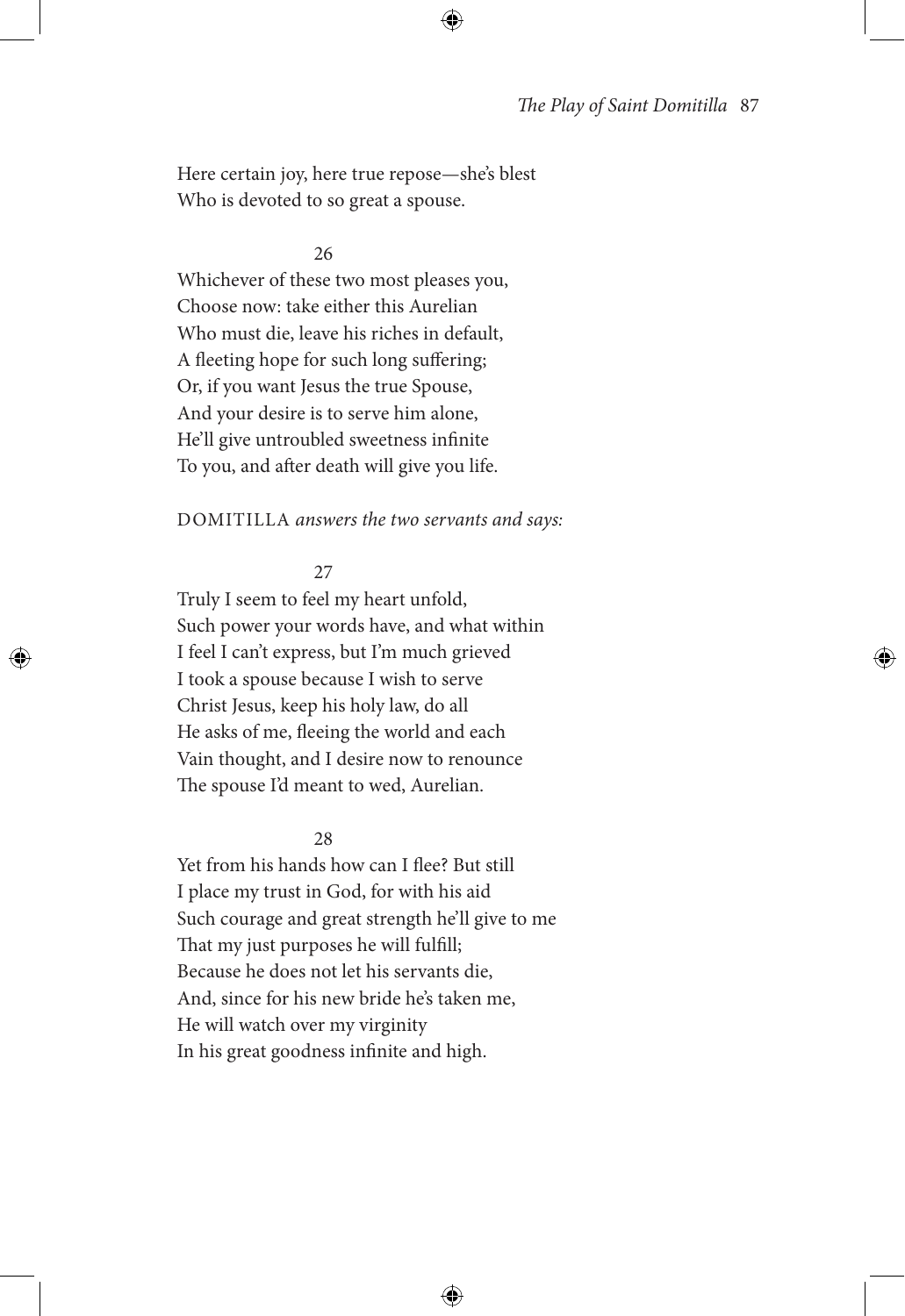#### 29

Fate ch'io sia prestamente velata e consacrata al mio superno Sposo,<sup>8</sup> il qual m'ha del suo amor tutta infiammata, ch'a' sua diletti dà sommo riposo. Eccomi qui presente apparecchiata<sup>9</sup> servire al mio Signor giusto e pietoso. Tu che m'apristi e misurasti el core, fammi costante nel tuo dolce amore.

### UNO DE' DETTI SERVI, *rendendo grazie a Dio, dice così:*

# 30

Io rendo grazie a te, superno Idio, che ci hai per tua pietà fatto sì degni e sì contento el nostro buon desio, che veggiàn caminar sotto tuo insegni costei che andava in perdimento rio; or l'hai rivolta a' tua superni regni. Quanto la tua bontà per noi si mostra,<sup>10</sup> poi ch' è disposta a far la voglia nostra.

# *Vanno* QUESTI DUA SERVI *a Papa Clemente e dicono come hanno convertita Domitilla e che lui debba venire a vederla e confortarla:*

31

O reverente in Cristo buon pastore, intendi perché a te venuti siamo; che la nipote dello Imperadore a te parente convertita abbiamo, benché fussi sposata a grande onore a quel nobil barone Aurelïano. Ella non cura il suo sposo lasciare, ché sua virginità vuol conservare.

*Risponde* PAPA CLEMENTE *a detti servi e dice:*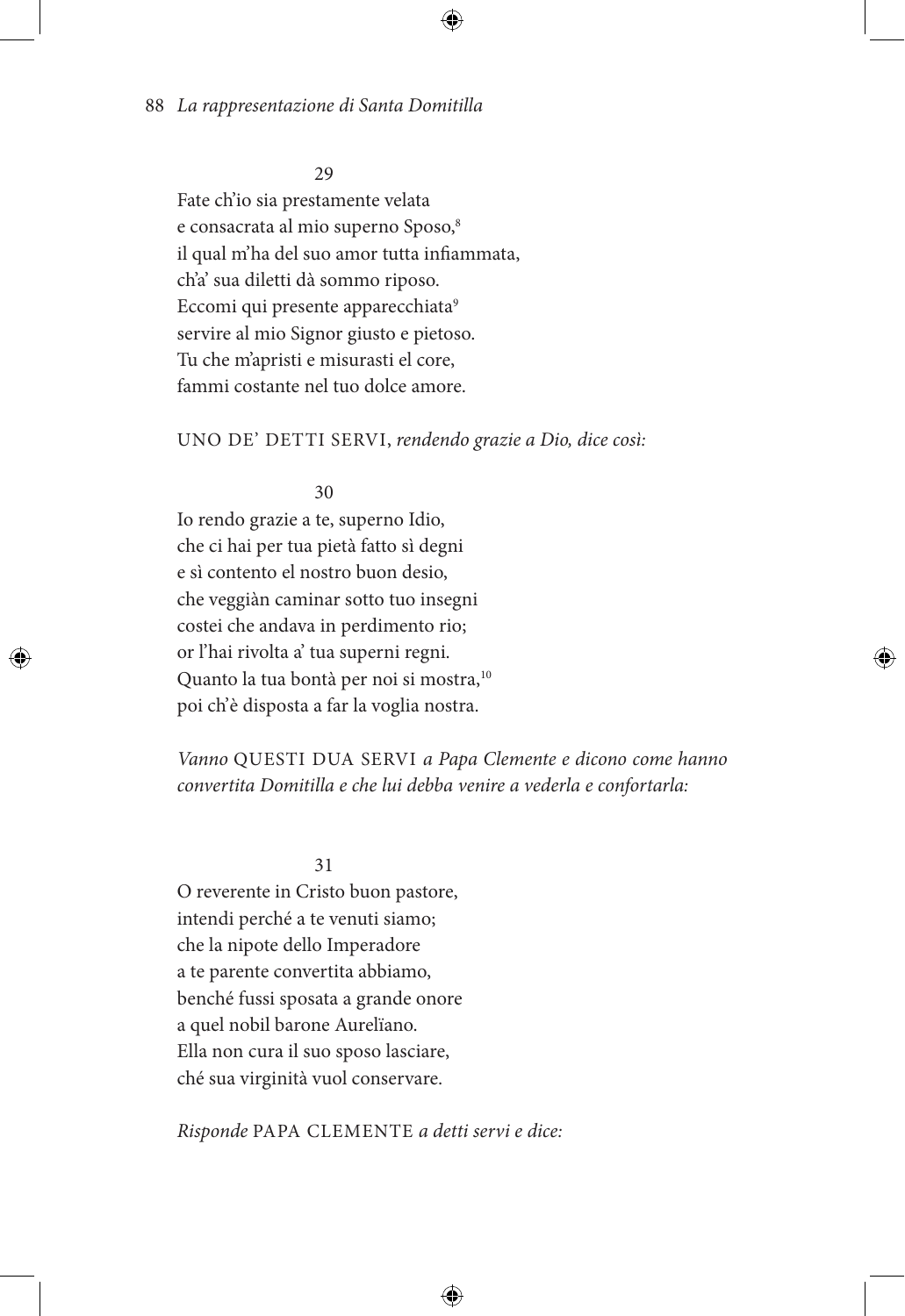29

Arrange for me to take the veil<sup>8</sup> at once And swear allegiance to my heavenly Spouse, Who's filled me with the fiery flame of love, Who brings great peace to all those whom he loves. Behold me present here and all prepared To serve my Lord, compassionate and just; Thou who has opened me and seized my heart, Oh, make me constant in thy tender love.

### ONE OF THE SERVANTS, *giving thanks to God, says:*

#### 30

I render thanks to you, supernal God, Who mercifully have made us of such worth, And our good purposes so satisfied That 'neath your banners we see setting forth One who was on her way to wicked loss; Now you've aimed her toward your supernal realms. How much your goodness you've revealed to us Since to perform our wish she is resolved.

*These* TWO SERVANTS *go to Pope Clement, explaining that they have converted Domitilla and that he must come to see her and urge her to be strong:*

31

O Reverend Sir, good shepherd of the Christ, Pray understand why we have come to you; For we've converted the Emperor's niece, your kin— Though she with honor great was soon to wed The noble cavalier Aurelian. In truth, she would prefer to take her leave From that Aurelian, for she desires To keep inviolate her maidenhood.

POPE CLEMENT *answers the servants and says:*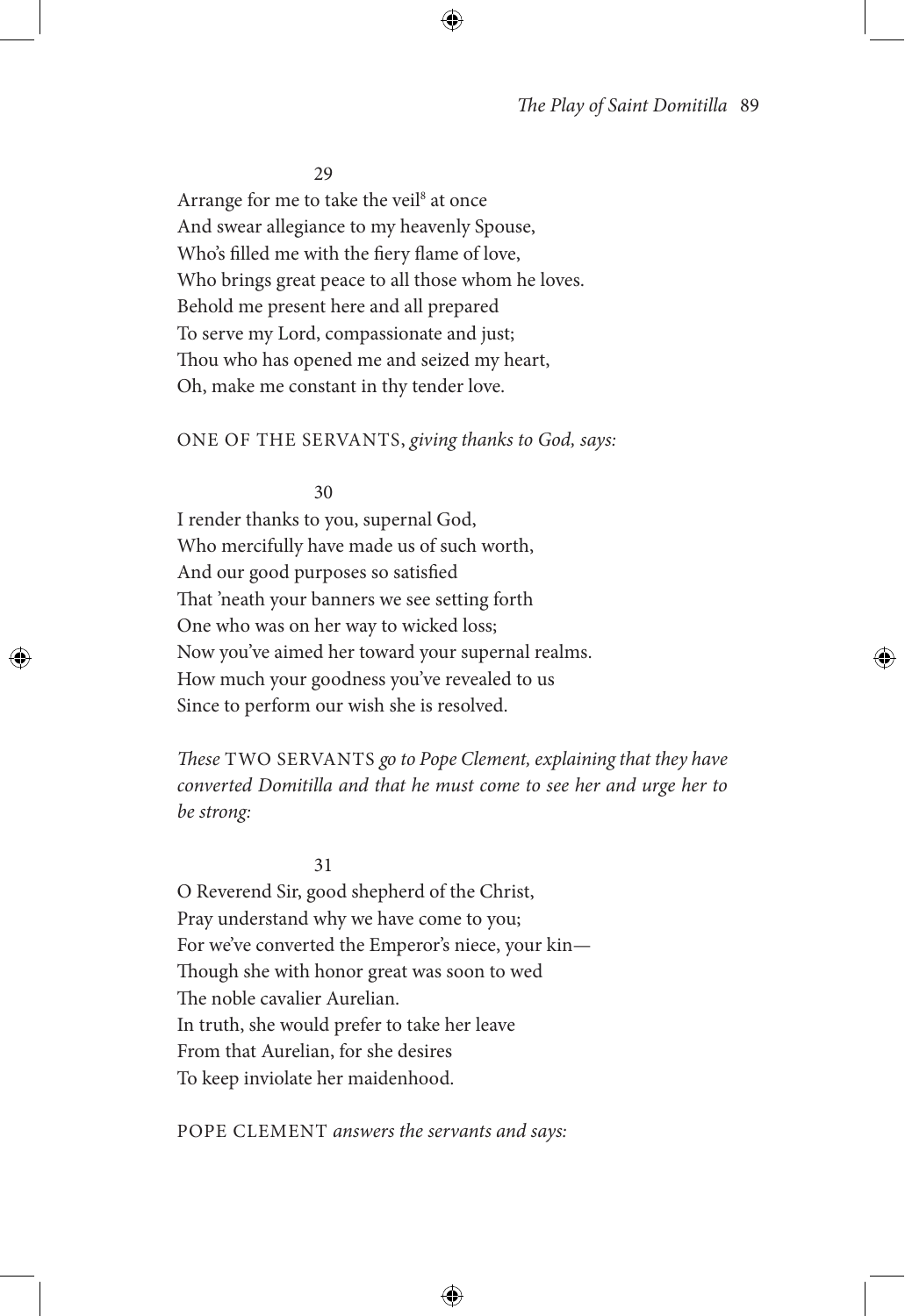*La Rappresentazione di Santo Francesco*

interlocutori

[prologo] san francesco un povero il crocifisso **SACERDOTE** amico del padre di San Francesco il padre di San Francesco due uomini di Assisi, uno detto un amico la madre di San Francesco il vescovo servi del Vescovo compagno di San Francesco messer bernardo di Assisi alcuni poveri il pontefice compagni di San Francesco, poi discepoli, frati servo del Pontefice due cardinali alcuni saraceni il soldano messer orlando servo di Messer Orlando fra leone il serafino contadino, padrone dell'asino una donna con figlio idropico [il figlio idropico]\* una donna romana, madonna jacopa il guardiano \*Presente, ma non parla.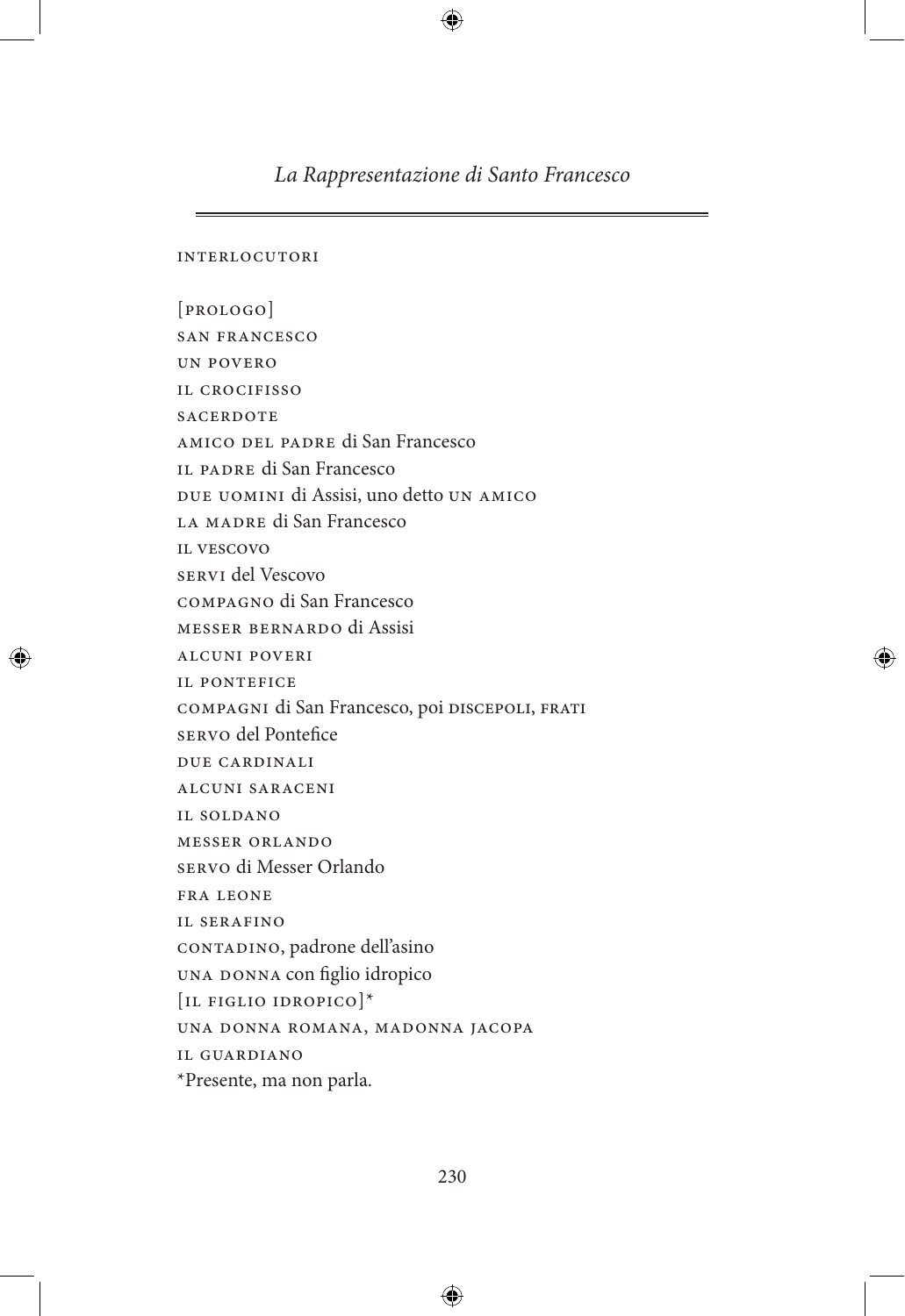cast of characters

[prologue] saint francis a pauper THE CRUCIFIX a priest a friend of the father of St. Francis THE FATHER of St. Francis two men from Assisi, one called a friend THE MOTHER of St. Francis THE BISHOP servants of the Bishop friend of St. Francis master bernardo of Assisi some paupers THE POPE companions of St. Francis, later disciples, brothers servant of the Pope two cardinals some saracens THE SULTAN messer orlando servant of Master Orlando fra leo THE SERAPH peasant, owner of the donkey a woman whose son has dropsy [THE SON WITH DROPSY]\* a roman woman, lady jacopa THE SACRISTAN \*Present, but does not speak.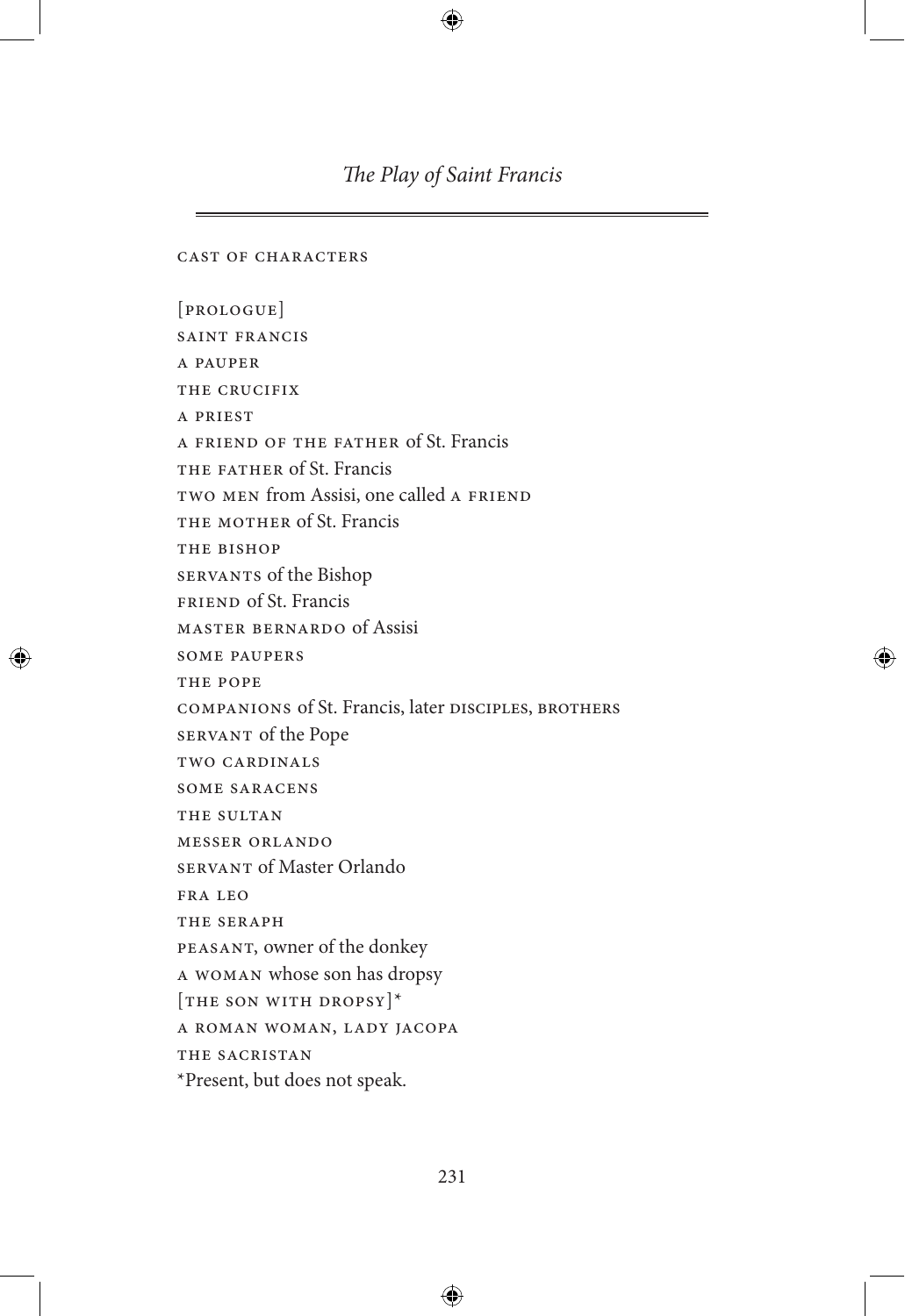# [PROLOGO]

#### 1

O Iesù mio, superno Redentore, s'alcun mio priego mai t'è stato accetto, per la tua carità, pel grande amore, metti il tuo dolce foco nel mio petto, sì che possa mostrar con gran fervore del tuo Francesco, immenso servo eletto, la sua storia divota e 'l gran mistero.

### *[rivolto al pubblico:]*

State divoti ogniun col cor sincero!

#### $\overline{2}$

E tu, vergine eletta in ciel Maria, che siedi dalla destra del tuo figlio, accendi e infiamma la mia fantasia col tuo divino aiuto e buon consiglio, acciò che in porto la barchetta mia arrivar possa sanza alcun periglio, che se' de' peccator ferma colonna della terra, e del ciel regina e donna.

3

Perché sarebbe lungo a recitare tutti e misteri e la sua santa vita, vogliànne adunche una parte mostrare e la carità sua giusta infinita, sì come e' volse il mondo disprezare per aver el riposo alla partita, non curando del mondo alcun diletto, perché avea volto a Dio ogni concetto.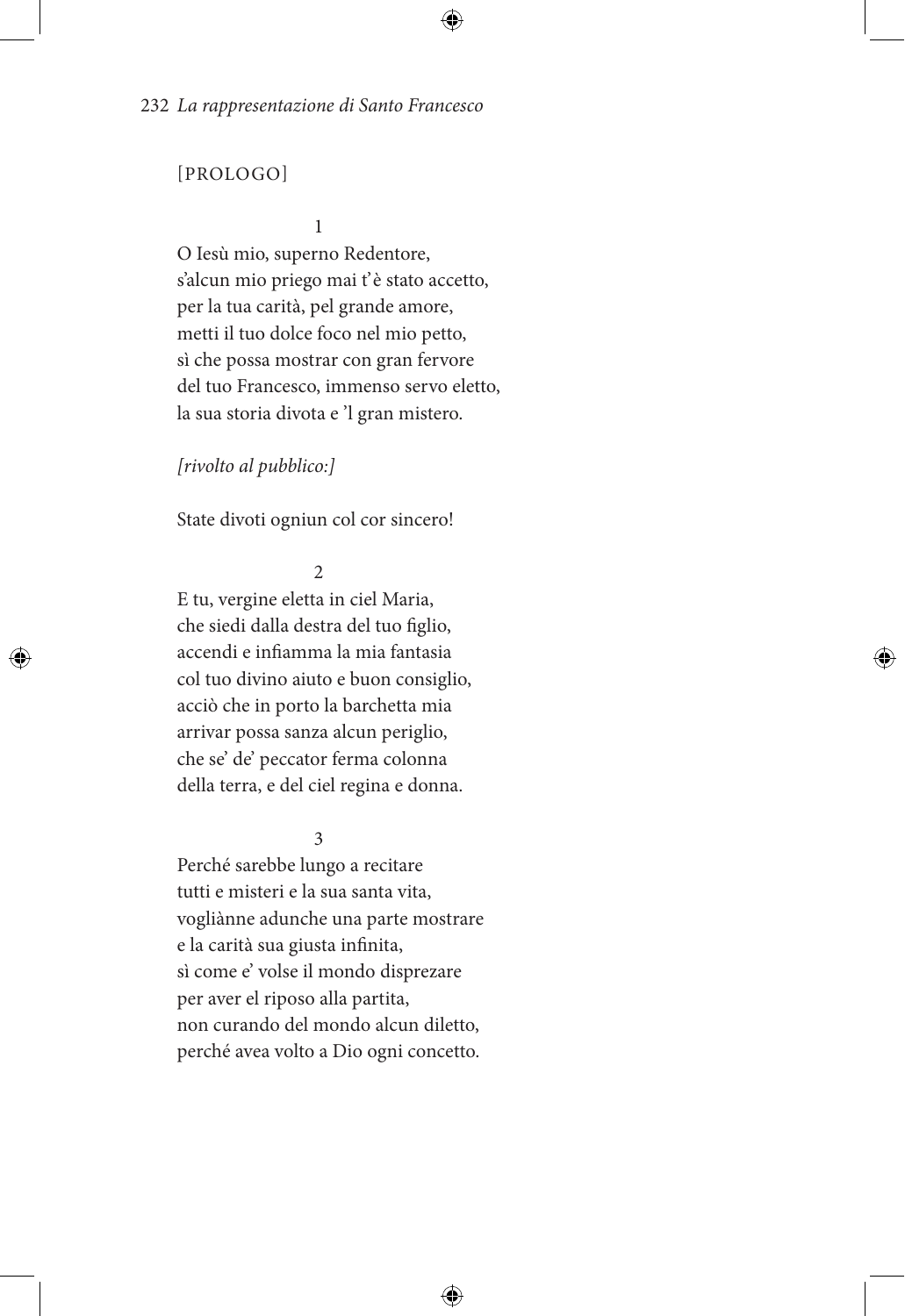### [PROLOGUE]

1

My Jesus, O Redeemer from on high, If any prayer of mine you have approved, Now for your charity, for your great love, Set your sweet fire within my breast so I Can show most fervently to everyone, The pious story and great miracles Of Francis, your high servant, your elect.

### *[to the assembled public:]*

Devout, with hearts sincere, on it reflect!

 $\overline{2}$ 

And, Virgin Mary, you, elect in heaven, Who's seated at the right hand of your Son, Inflame and set alight my fantasy With your good counsel and your aid divine So that, unfraught with peril, my small boat Can reach the harbor; for all sinners you Are the firm and steadfast column, and you are The queen and lady of heaven and of earth.

3

Because it would require too long to tell His every miracle and holy life, We therefore wish to show a part of it, Portray his righteous, boundless charity, The way he chose to scorn the world to have Repose at his departure, caring not For any pleasure of the world because he had Devoted every thought of his to God.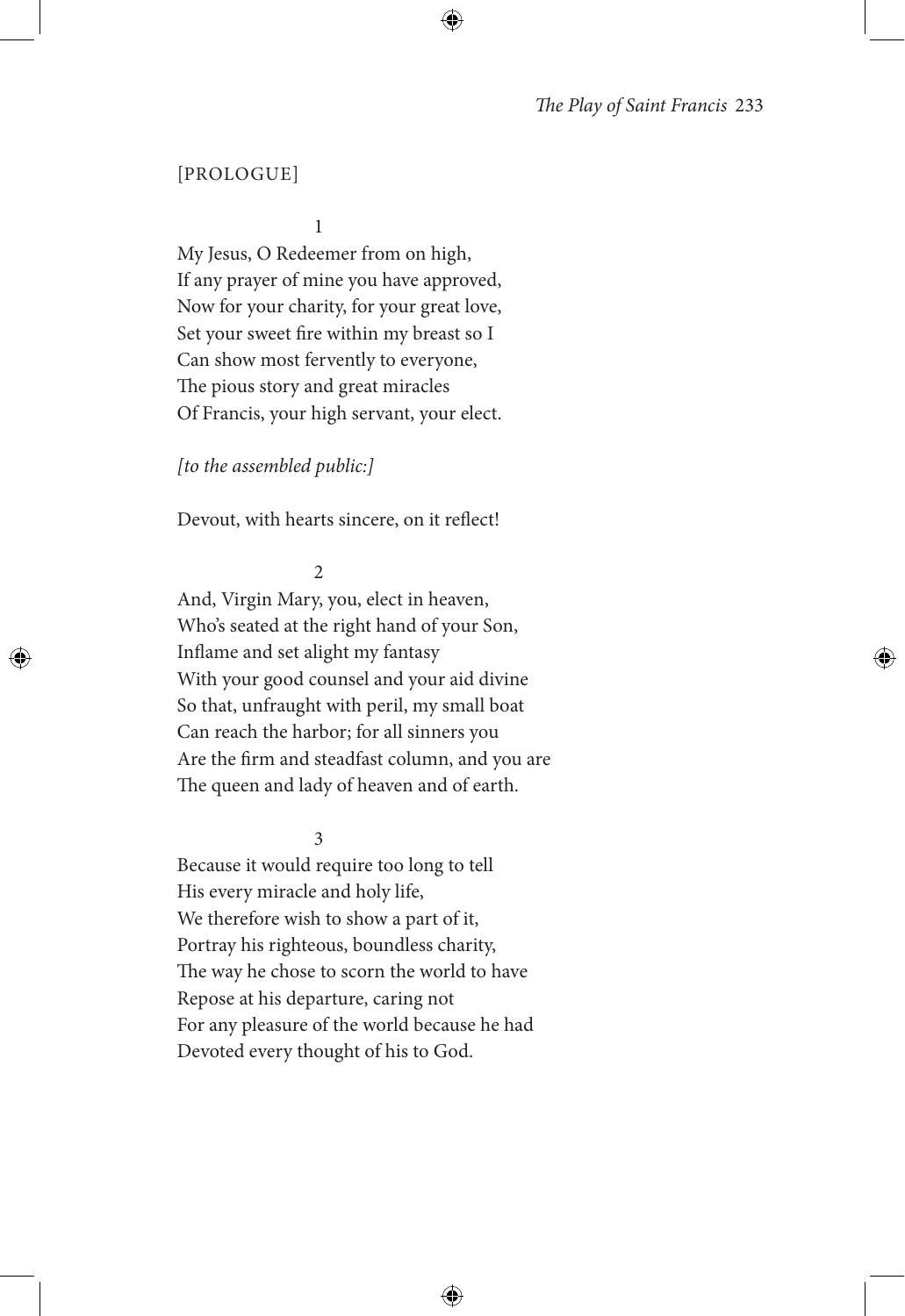*Essendo San Francesco*<sup>1</sup> *al banco viene uno povero e chiede limosina e*  SAN FRANCESCO*, essendo occupato, lo caccia da sé:*

4 Messere, un po' di carità per Dio; questo infermo ti sia raccomandato.

SAN FRANCESCO *dice:*

Non mi dar noia, deh, vatti con Dio. Non vedi tu quant'io son occupato?

EL POVERO *dice a San Francesco:*

O sventurato a me! Morto fuss'io! Io son da tutti in tal modo trattato. Signor del cielo, abbi di me pietate: rendimi almen la vera sanitate.

SAN FRANCESCO *dice seco medesimo:*

5

Misero, perch'hai tu cacciato quello povero infermo con tanto furore? Sol pietà non ha' aùto di vedello?2 Perdonami, Iesù, dolce Signore.

SAN FRANCESCO *dice al povero:*

Tien qui, caro compagno e buon fratello, che di cacciarti feci troppo errore.

*El* POVERO *dice:*

Per me, messer, te lo meriti<sup>3</sup> Idio, di poi che meritar non tel poss'io.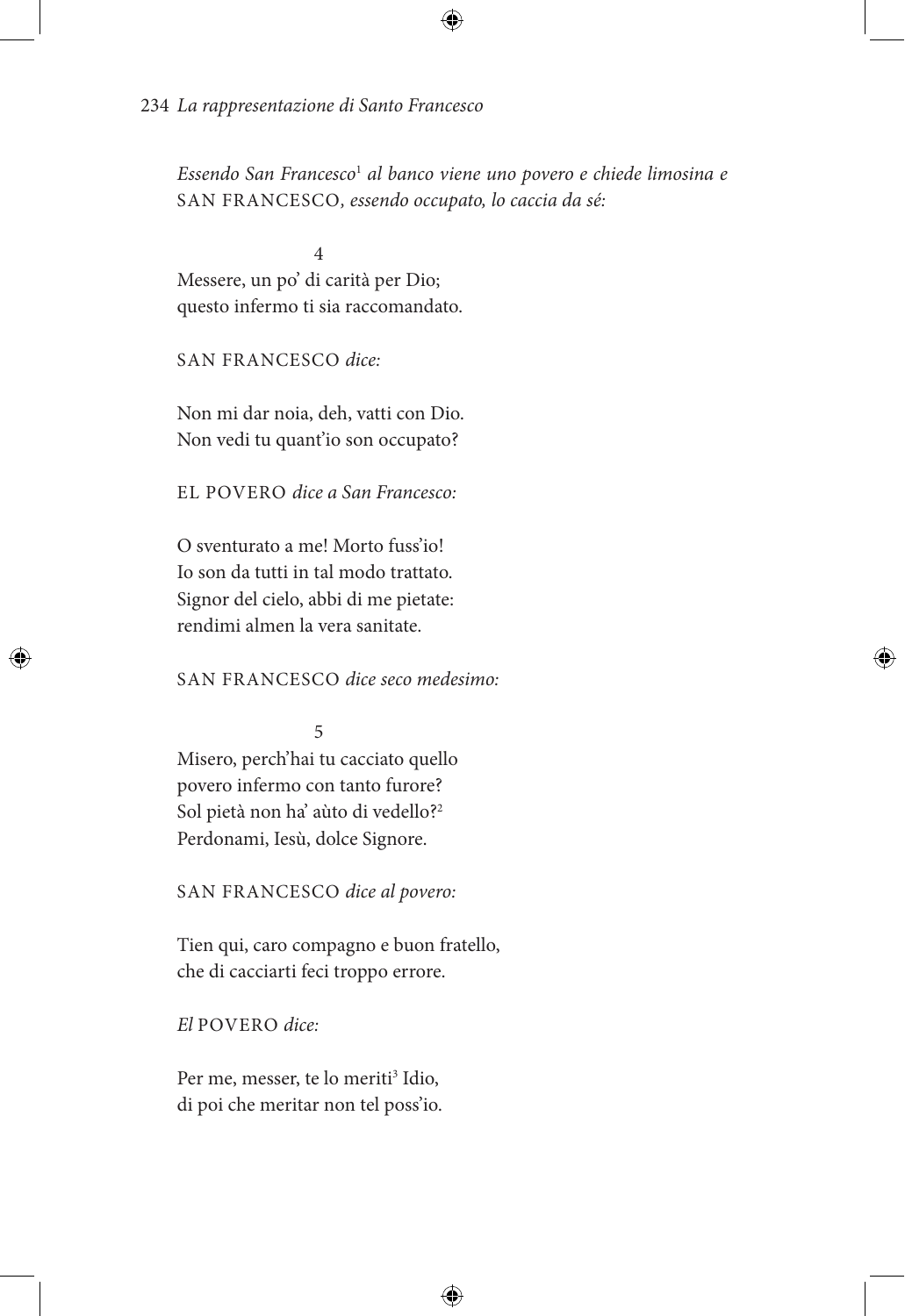*While St. Francis*<sup>1</sup>*is at his counter, a* PAUPER *comes and asks for alms, and St. Francis, being busy, chases him away.*

4 Good sir, a little charity for God, Let this decrepit fellow thank you for.

ST. FRANCIS *says:*

Do not disturb me; may you go with God. Do you not see how busy I am now?

*The* PAUPER *says to St. Francis:*

O me, unfortunate, would I were dead, For I am treated thus by everyone. Lord of heaven, pity take on me; Give to me my true well-being at least.

ST. FRANCIS *says to himself:*

5

O stingy one, why did you drive away That feeble pauper with such wrath intense? Ah, did you not feel pity, seeing him? Forgive me Jesus, my sweet Lord, for that.

ST. FRANCIS *says to the pauper:*

Take this, companion dear and brother good, For I have greatly erred in ousting you.

*The* PAUPER *says:*

For me, may God reward you, my good sir, Since, afterwards, I cannot pay you back.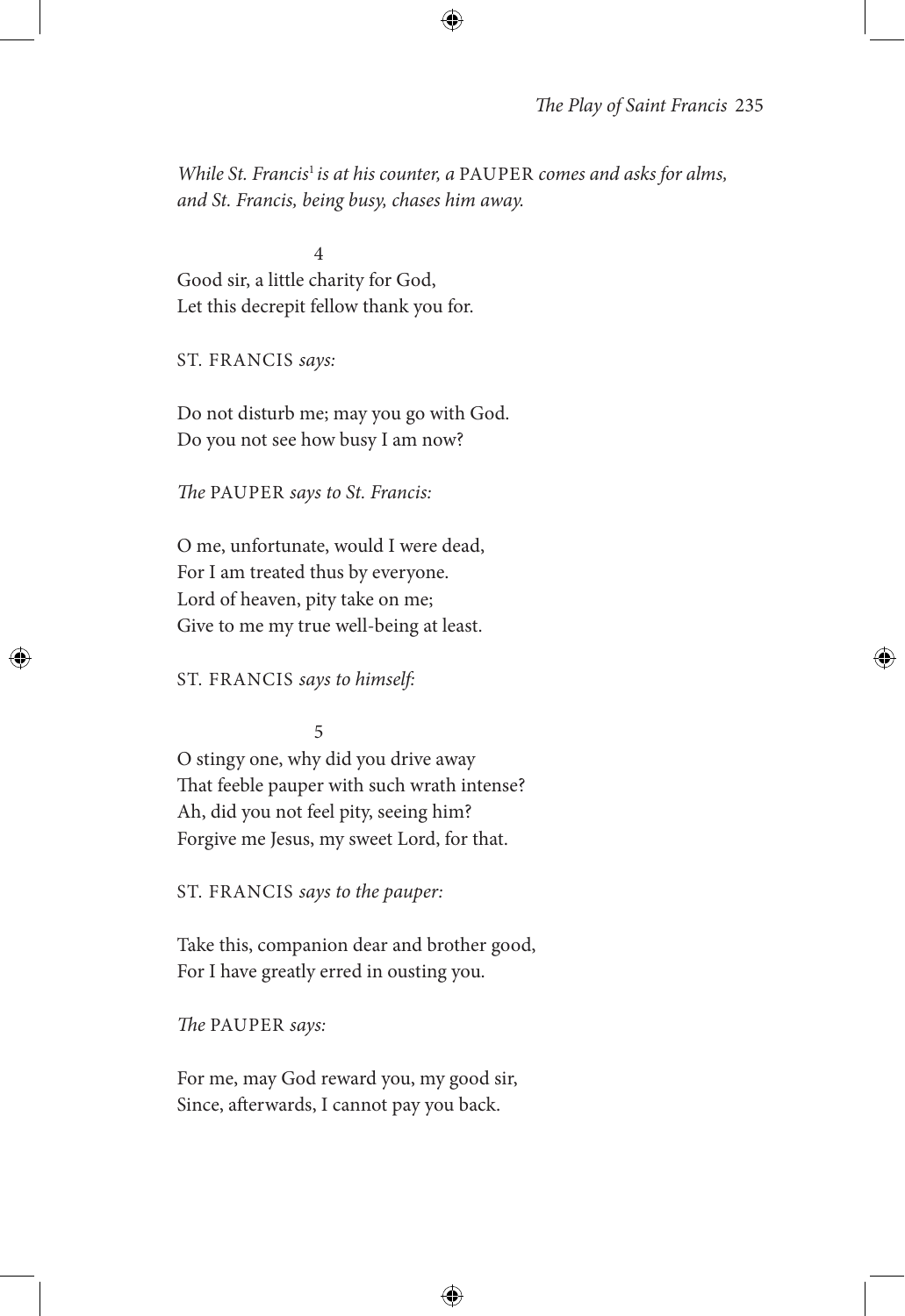SAN FRANCESCO *andando a San Damiano s'inginochia al crocifisso e dice:*

6 Giusto Signor, che per me se' chiovato in sulla croce e giù veggo versare el prezioso sangue immaculato per me, vil peccator, voler lavare.

# EL CROCIFISSO *parla a San Francesco e dice:*

Francesco, el tempio mio già rovinato leva su presto e fallo racconciare; metti quel ch'io ti dico a seguizione<sup>4</sup> che tu sarai di molto ben cagione.

SAN FRANCESCO*, udito parlare il crocifisso, tornato in sé dice seco medesimo:*

# 7

Io sento nel mio cor tanta dolceza, immenso Idio, ch'io non te lo so dire; tu se' sanza dolor somma allegreza che m'ha' tuo dolci don fatti sentire. El tempio tuo racconciar con presteza farò, perché sol te voglio ubidire. Fammi sol camminar per la tua via e contenta sarà la voglia mia.

SAN FRANCESCO *tornato a casa rauna pecunia nascosamente e va a San Damiano e giunto dice al sacerdote di quel tempio come lo vuole raconciare e profera a lui quella pecunia:*

8 Vita ti presti, sacerdote, Idio. Parlar vorrei con teco se t'è grato, che di far racconciar ho gran desio